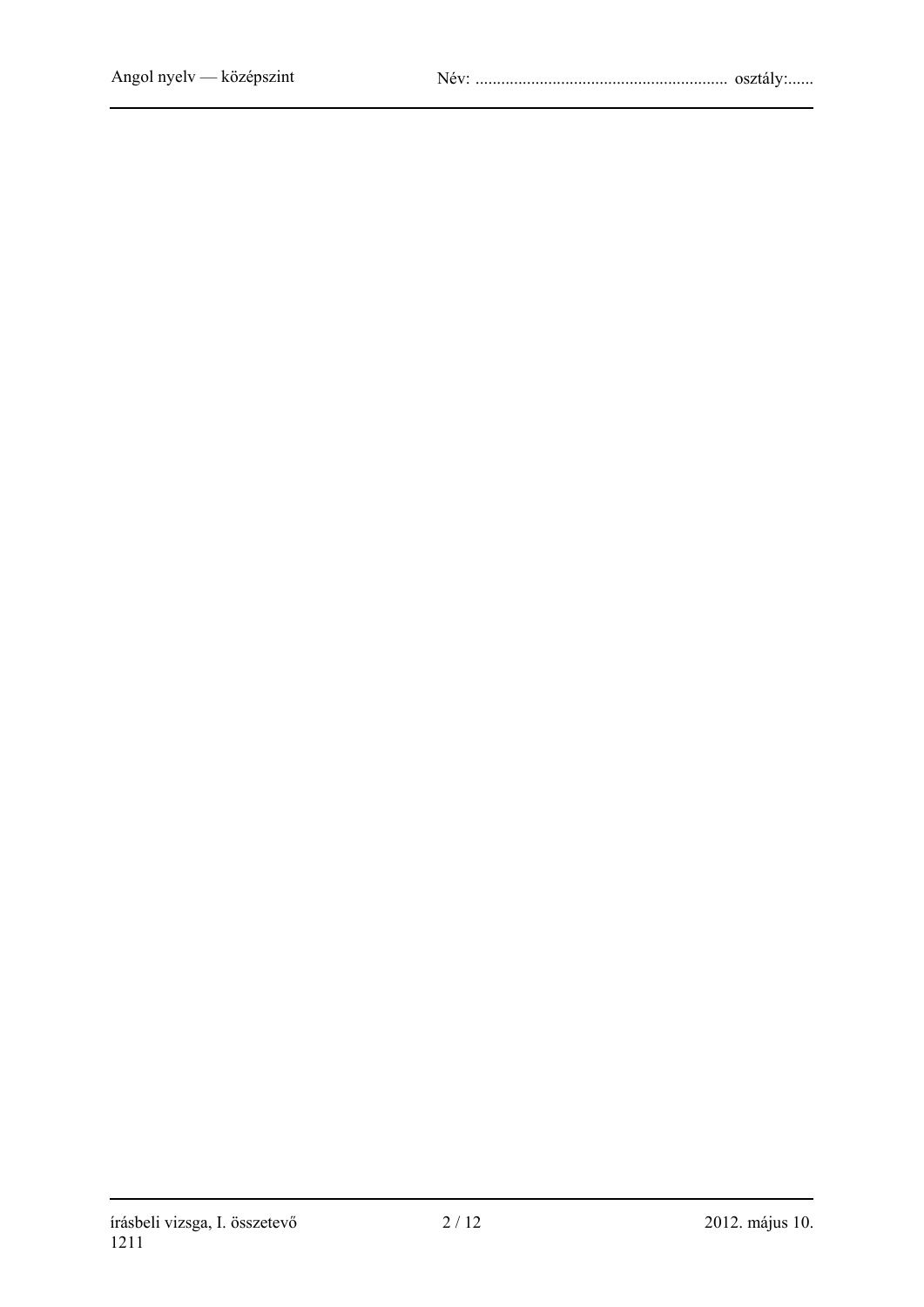## **Fontos tudnivalók**

- Az utasításokat pontosan kell követni. Csak az utasításban megadott helyre beírt megoldás fogadható el.
- Mindig csak egy megoldást szabad beírni.
- A betűjelek legyenek jól olvashatóak, az esetleges javítások pedig egyértelműek.
- A megadott szószámot nem szabad túllépni. Az összevont alakok egy szónak számítanak (pl. *"it's"* egy szó, *"it is"* két szó).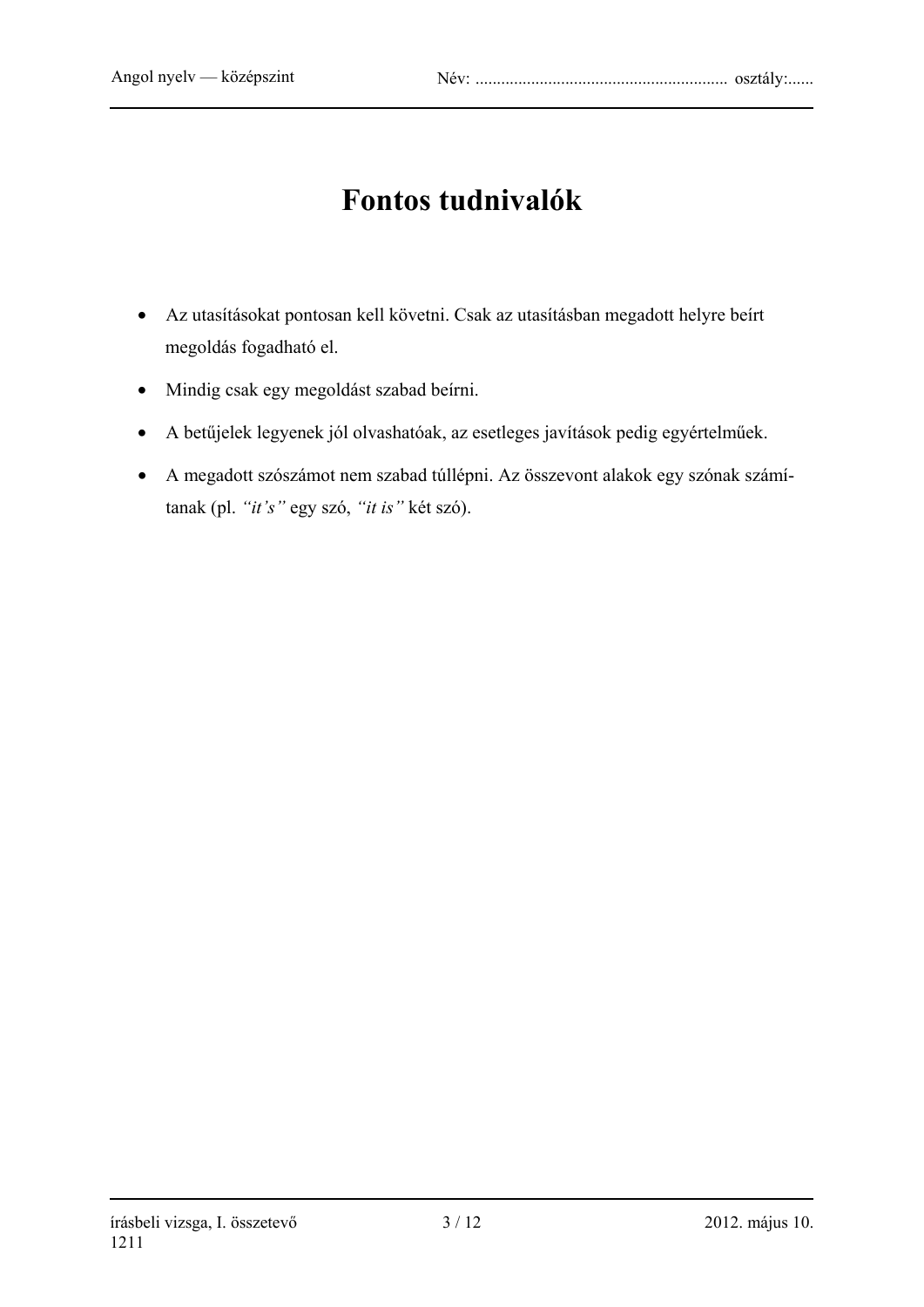- **In the following interview with Billy Keen, head zookeeper at the Elmwood Park Zoo in Norristown, the questions have been removed.**
- **Your task is to write the letters of the questions (A-K) next to the appropriate numbers (1-8).**
- **There is one extra question that you do not need.**
- **Write the letters in the white boxes as in the example** *(0)***.**



### $\boldsymbol{\theta}$

It'll be 2 years in July.

### **1**)

It started in Scouts. I ran nature centres at Scout camps. When I was older I worked in a pet store. From age 14 on I got paid for working with animals.

### **2) \_\_\_\_\_\_\_\_\_\_\_\_\_\_\_\_**

A zookeeper needs a 4-year degree in a biology-related field. I went to zookeeper school in Florida. It was a 3-semester course.

### 3)

I have eight zookeepers with interns. The interns are students working for us as part of their college training.

#### **4) \_\_\_\_\_\_\_\_\_\_\_\_\_\_\_\_**

Taking care of the animals is a daily job. There's also repainting of buildings, sweeping walkways, picking up trash.... it's an ongoing task that never ends.

#### **5) \_\_\_\_\_\_\_\_\_\_\_\_\_\_\_\_**

We try to show the more unusual North American species that people wouldn't recognize. I also have a few exotic animals.

#### **6) \_\_\_\_\_\_\_\_\_\_\_\_\_\_\_\_**

 It depends on what the animal is. Our cats get a prepared meal called Bravo. It's regular ground meat. The omnivores get vegetables with a little Bravo added. The insect eaters get live crickets and earthworms.

#### **7) \_\_\_\_\_\_\_\_\_\_\_\_\_\_\_\_**

It varies because of the season. It's hard to give an exact number; it really depends on the month. Most of our visitors come May-July; during the winter we don't get many people.

#### **8) \_\_\_\_\_\_\_\_\_\_\_\_\_\_\_\_**

There are lots of projects that we're trying to get done. The zoo is very old; we're updating parts of it. We're trying to make the zoo as interactive and fun as we can and at the same time allowing people to get educated.

*(http://library.thinkquest.org)*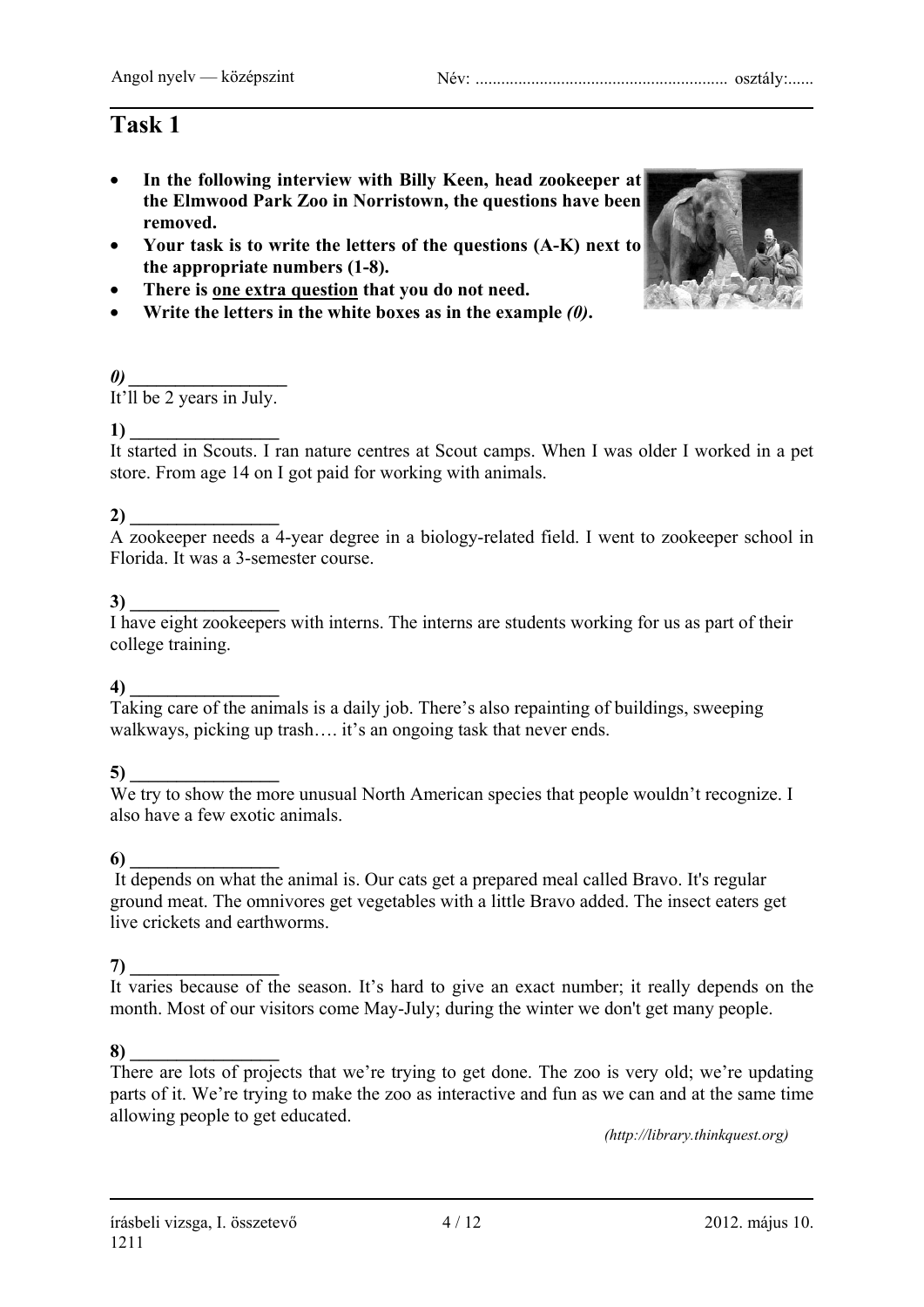

8 pont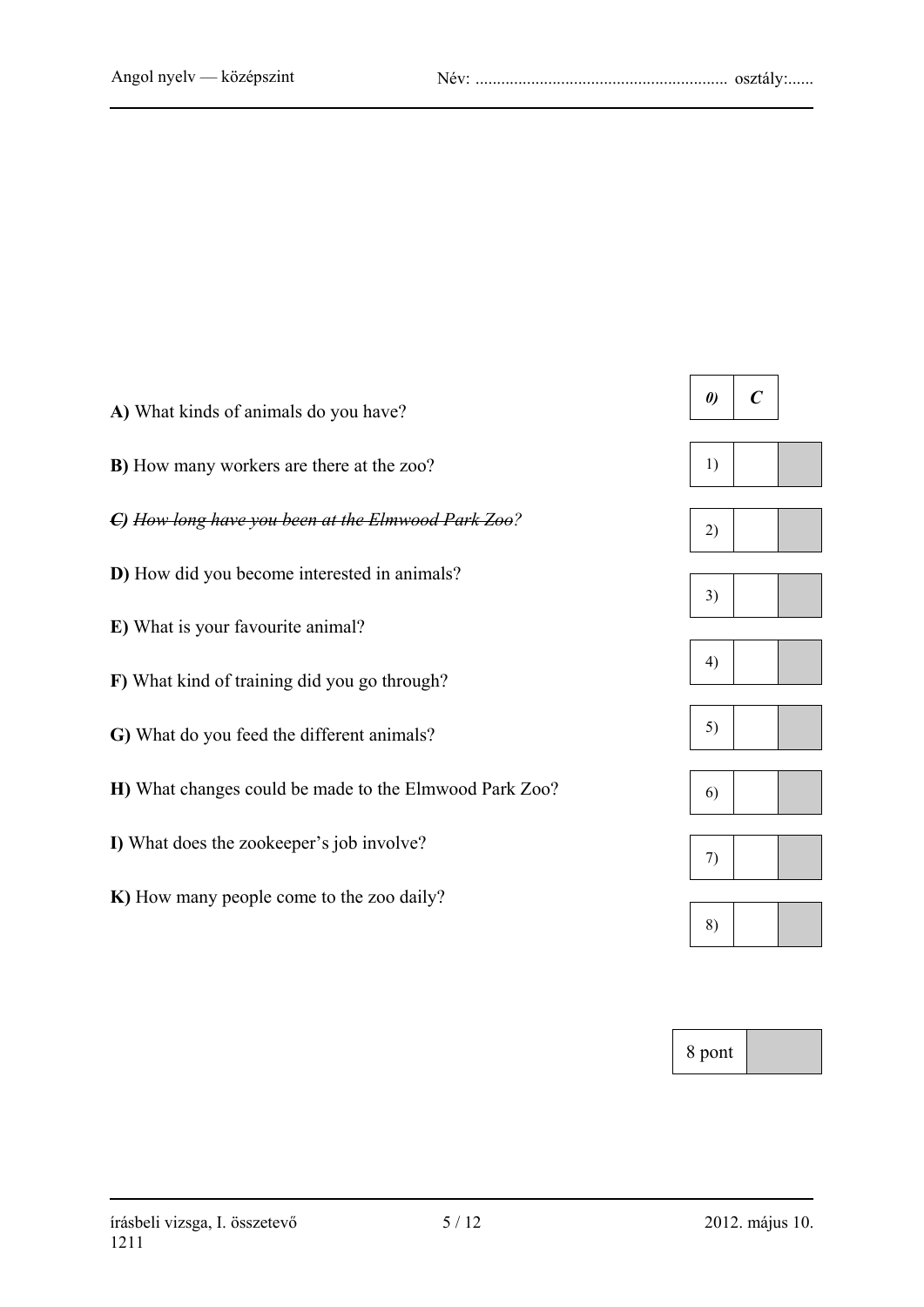- **Read this funny story about some unlucky burglars.**
- **Some parts of sentences have been left out from the text.**
- **Your task is to reconstruct the story by filling in the gaps (9-14) from the list (A-H) below.**
- **Write the letters in the white boxes next to the numbers as in the example** *(0)***.**
- **Remember that there is one extra letter that you do not need.**

### **THE SMART WAY TO CATCH BURGLARS**

It was late and Charlie was about to climb into bed when his wife, looking really frightened, whispered to him that there was a light on in their garden shed. Charlie started to go outside to turn off the light but *(0)* who were busy stealing his things.

He ran back inside right away and called the cops, who asked him "Are there any strangers in your house?" to which (9) and explained what was happening. The cops told Charlie that all patrol cars were busy in another part of the city a long way off, and that he should (10) and a uniformed police officer would be at his house when one was free.

Charlie answered, "Alright," hung up, waited 30 seconds, and (11)

"Hello, I called a short while ago because there were people stealing things from my shed. I want to let you know that (12) because I've just shot every one of them."

Charlie then hung up the phone. In five short minutes, three patrol cars, a SWAT team, and an ambulance arrived, and of course, the cops  $(13)$  \_\_\_\_\_\_\_\_\_\_\_\_\_\_.

One of the officers snapped at Charlie: "I thought you said that  $(14)$  !"

"I thought you said that there were no patrol cars free!" Charlie answered.

*(www.onlyfunnystories.com)* 

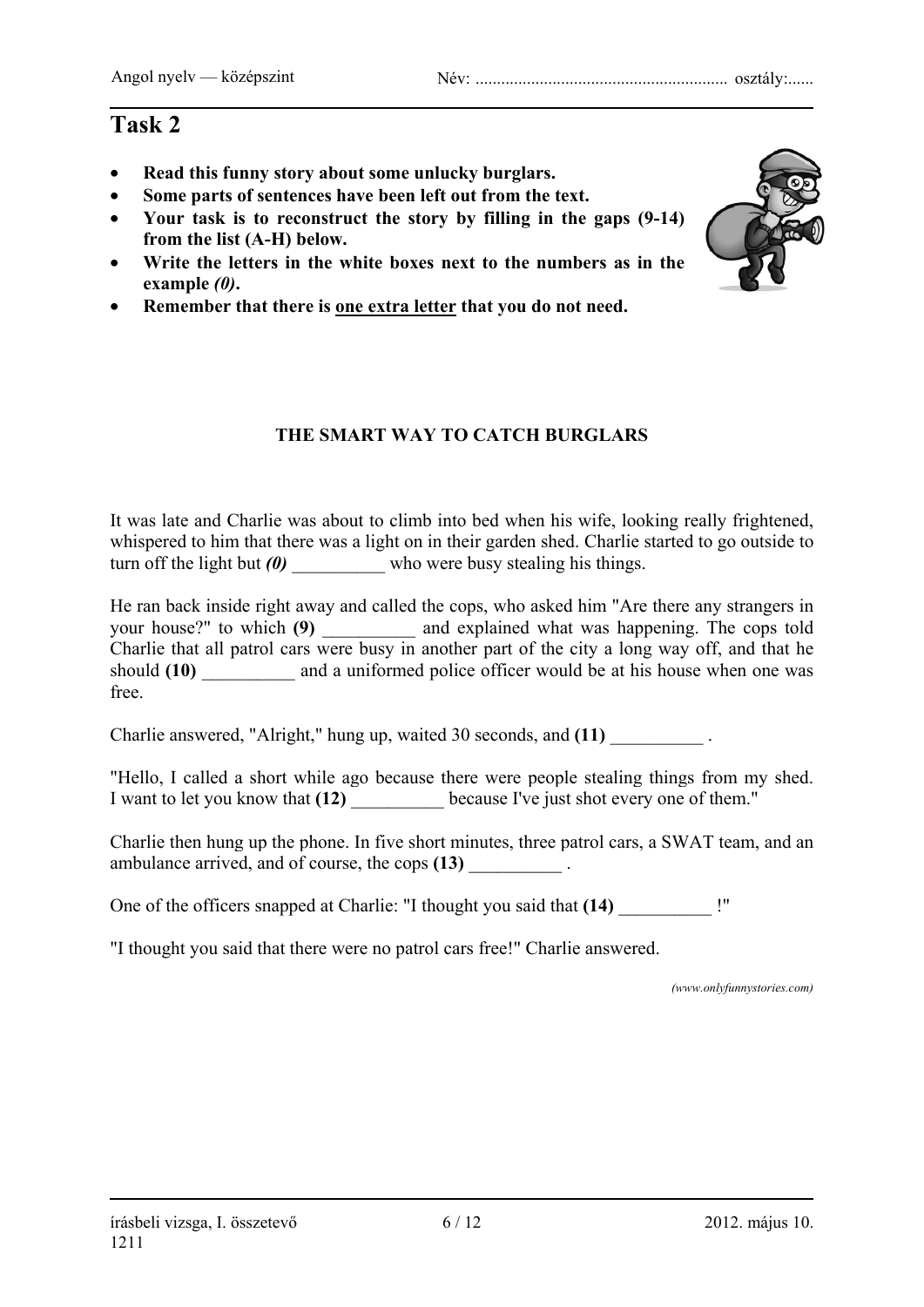

6 pont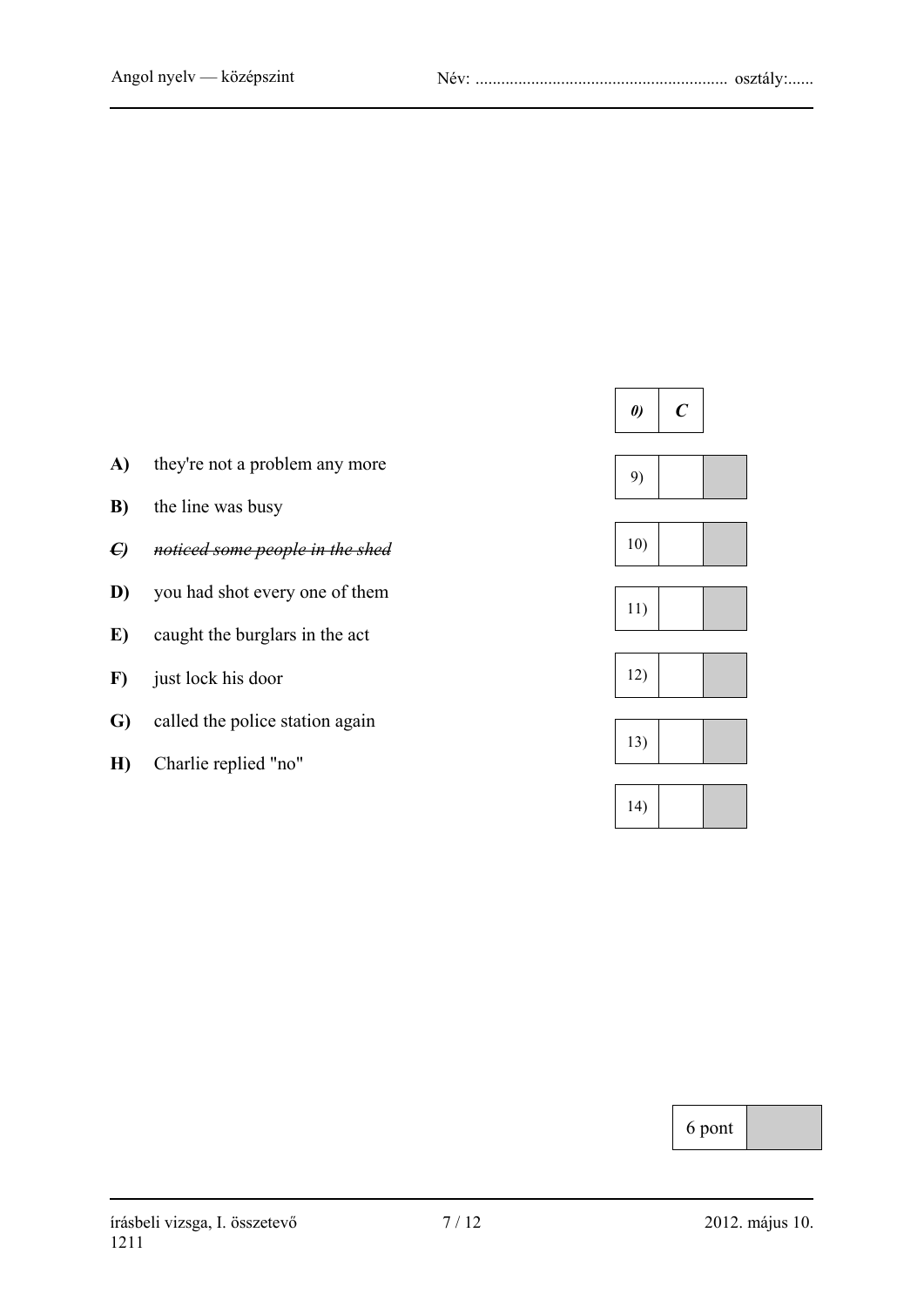- **Read this article about an interesting way of finding new friends and then read the half sentences that follow the text.**
- **Your task is to match the half sentences based on the information in the article.**
- **Write the letters (A-K) in the white boxes next to the numbers (15-22) as in the example** *(0)***.**
- **Remember that there is one extra letter that you will not need.**

### **A DIFFERENT KIND OF SOCIAL NETWORKING**

*Bottles with messages from Harold Hackett, 58, from Newfoundland, have made it to France, the United States and even Africa* 

It all started when Harold Hackett threw a glass Pepsi bottle with a note inside overboard while he was bored to death fishing for tuna in 1996. Since starting his message-in-a-bottle hobby, Hackett has thrown 4,871 bottles into the Atlantic. The note inside asks finders to write back to him, saying when and where they found his bottle. So far he has received over 3,100 letters, a 73.6% response rate.

"I got one note back with five different people finding it. They found it, put the message back and let it go. It started in Cape Breton and went to Nova Scotia. Then, it went to Massachusetts, North Carolina and Florida, and then the guy there wrote back to me," he says. "There were five letters in the envelope when I got it."

"I used to write all of those letters out by hand in the first four or five years," he remembers. He later had to start getting his notes photocopied. Then he entered the send-off date with a pen.

"I still have a lot of writing," he says, explaining that he writes back to everyone who contacts him with information on a found bottle.

Local fishermen often see his bottles with neon paper bobbing in the water. "The minute they see it, they don't even have to look at it. They just say, 'that's Harold Hackett,' and they throw it back in," he says smiling.

With all the bottles he's received news about, there's one bottle that still escapes him – bottle number 1 from 1996. "I've got a feeling this year will be the one," he says.

*(www.theguardian.pe.ca)* 

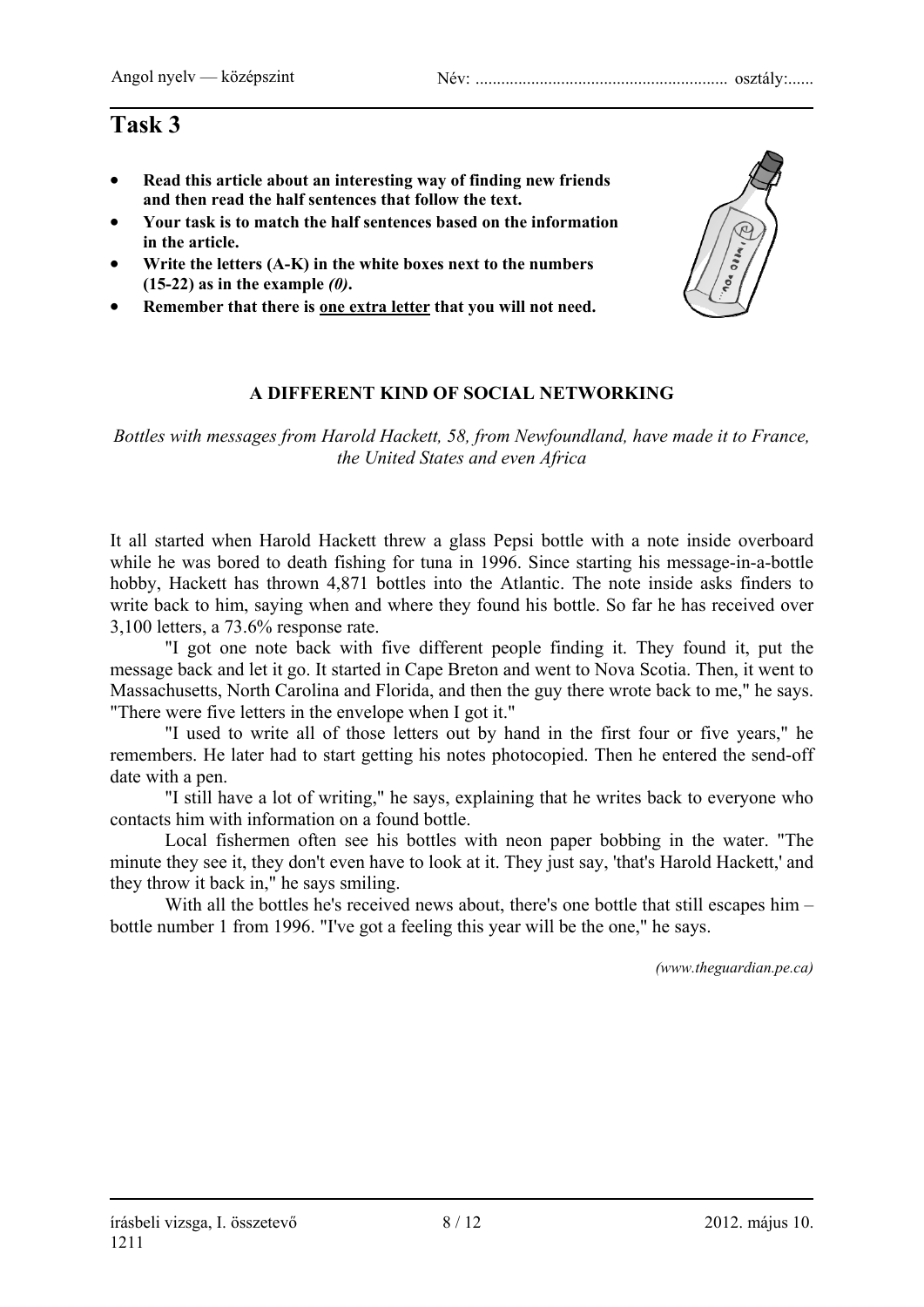*0) At least one of Mr Hackett's bottles* 

**15)** Harold's hobby started…

**16)** When someone picks a bottle from the ocean, Harold…

**17)** The statistics show that more than two thirds of the messages…

**18)** One of the bottles was found by several people, while…

**19)** As his hobby grew, Harold…

**20)** If someone informs him about a find, s/he…

**21)** By now the fishermen in Harold's village…

**22)** Harold really hopes that someone…

**A)** wants to know about the time and place of the find.



*C) travelled as far as Africa*.

**D)** it contained a photo of Mr Hackett.

**E)** know well that he has this message-in-the-bottle hobby.

**F)** while he was sitting in a boat and had nothing interesting to do.

**G)** will get an answering letter from Harold.

**H)** it travelled to different parts of the ocean.

**I)** found that he couldn't write so many notes any more.

**K)** will inform him about his very first bottle this year.



| 15) |  |
|-----|--|
| 16) |  |
| 17) |  |

| 18) |  |
|-----|--|
| 19) |  |
| 20) |  |
| 21) |  |

| 22) |  |  |
|-----|--|--|
|-----|--|--|

8 pont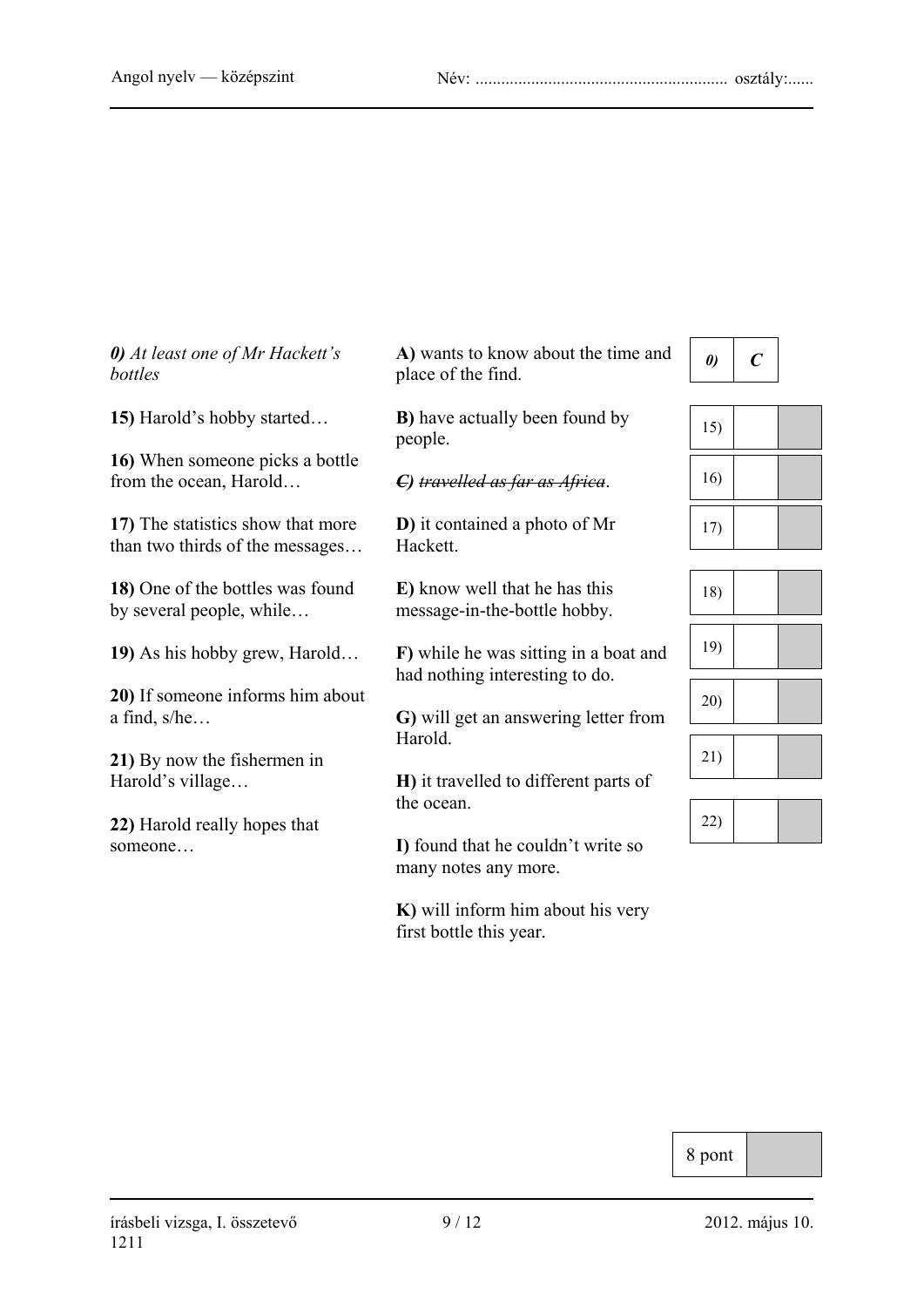- **Read this article about a young hacker's discovery and then read the statements (23-29) following it.**
- **Mark a sentence A if it is true according to the article.**
- **Mark it B if it is false.**
- **Mark it C if there isn't enough information in the text to decide if the sentence is true or not.**
- **Write the letters in the white boxes next to the numbers as in the example** *(0)***.**



### **CHILD HACKERS' CONFERENCE**

A new type of security problem has been found in many mobile games by a ten-year old hacker. The hacker, CyFi, gave a presentation about his findings at DefCon Kids, which held its first meeting during the larger DefCon hacker conference. The conference now has sessions for young people who are interested in trying things out in hardware and software.

CyFi found that advancing the clock on a tablet or phone, in many games, makes it possible to get access to data which are not meant for the public. He discovered the bug after getting bored with the pace of farming games and seeking ways to speed them up.

Many farm-based games force players to wait hours before they can produce fruit or crops grown from virtual seeds. As a result CyFi, who has not revealed his real name, started manipulating the clock on his handset to see if he could make the game faster.

By disconnecting his phone from wi-fi and only advancing the clock by small amounts, he found the game in a state not tested by its original creators. CyFi's discovery has since been inspected by independent security researchers. Exactly which games are unprotected has not been revealed, to give their creators time to fix them.

 *(http://www.bbc.co.uk)*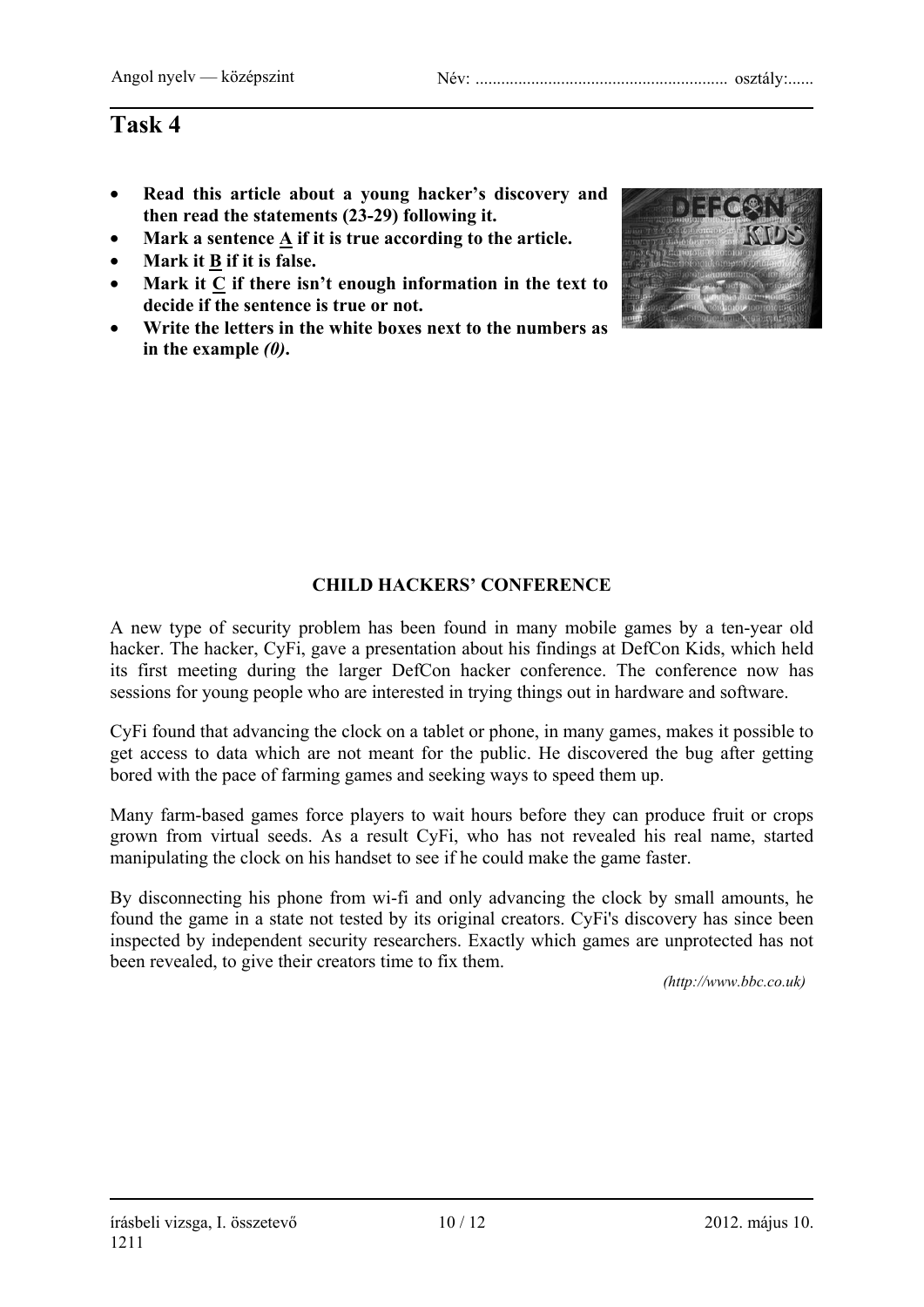*0) The hacker, CyFi, is 10 years old.* 

**23)** DefCon Kids conference was part of the DefCon conference.

**24)** The hacker was the first speaker at the conference.

**25)** In the hacker's opinion the game took too long to play.

**26)** The hacker found the weak point in the system when he was at home.

**27)** It is not known how he managed to speed up the game.

- **28)** Experts have checked the games to find out if the hacker's findings were correct.
- **29)** The problems in the games have already been fixed.

## $\theta$  |  $\theta$















7 pont

#### **This is the end of this part of the exam.**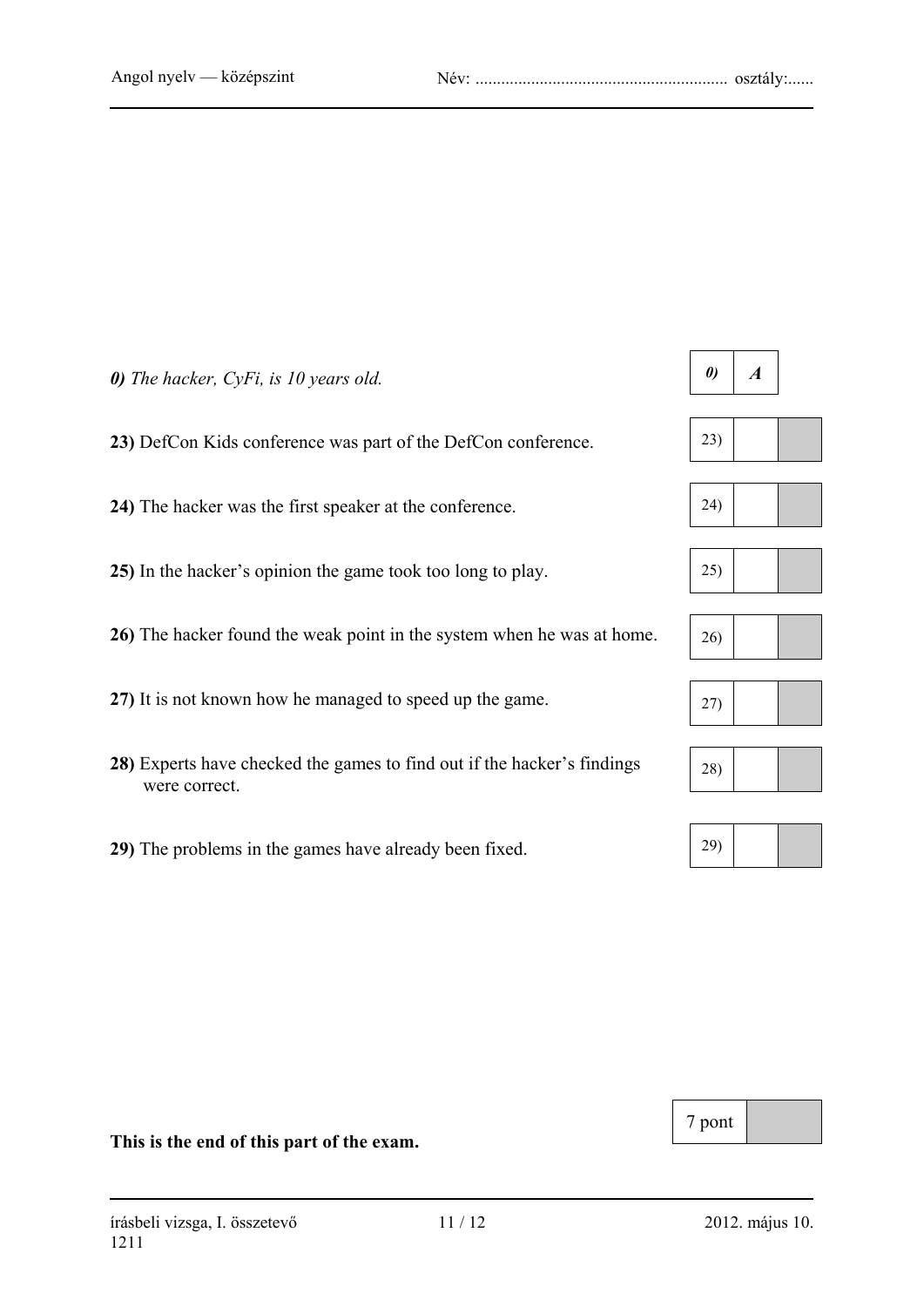|                           |        | maximális | elért    |
|---------------------------|--------|-----------|----------|
|                           |        | pontszám  | pontszám |
|                           | Task 1 |           |          |
| I. Olvasott szöveg értése | Task 2 |           |          |
|                           | Task 3 |           |          |
|                           | Task 4 |           |          |
| FELADATPONT ÖSSZESEN      |        | 29        |          |
| VIZSGAPONT ÖSSZESEN       |        | 33        |          |

javító tanár

Dátum: ………………………..

 $\mathcal{L}_\text{max} = \frac{1}{2} \sum_{i=1}^n \mathcal{L}_\text{max}(\mathbf{z}_i - \mathbf{z}_i)$ 

|                           | pontszáma<br>egész<br>számra<br>kerekítve | programba<br>beirt egész<br>pontszám |
|---------------------------|-------------------------------------------|--------------------------------------|
| I. Olvasott szöveg értése |                                           |                                      |

javító tanár jegyző

Dátum: ……………………….. Dátum: ………………………..

Megjegyzések:

1. Ha a vizsgázó a II. írásbeli összetevő megoldását elkezdte, akkor ez a táblázat és az aláírási rész üresen marad!

2. Ha a vizsga az I. összetevő teljesítése közben megszakad, illetve nem folytatódik a II. összetevővel, akkor ez a táblázat és az aláírási rész kitöltendő!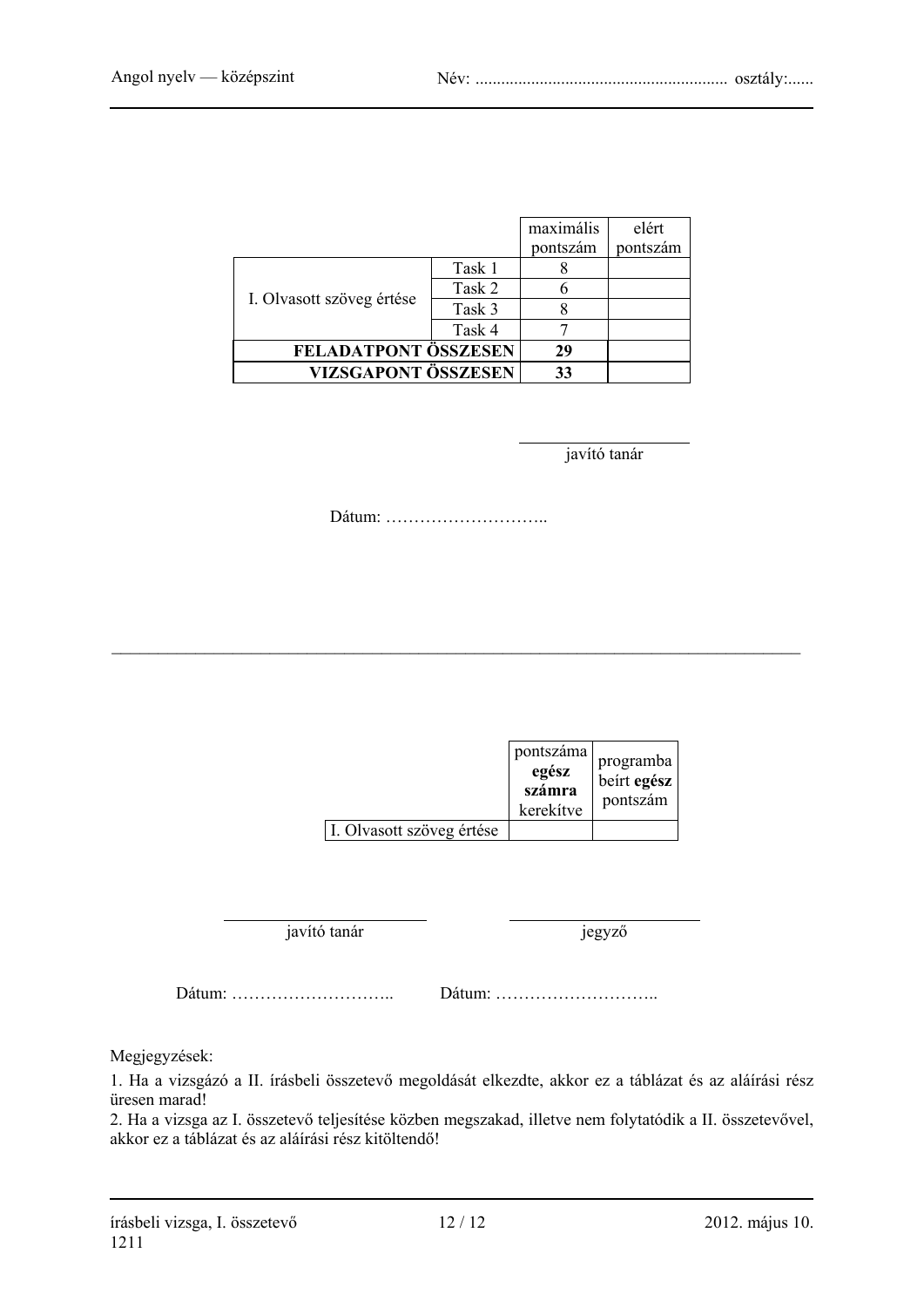# **ANGOL NYELV**

## **KÖZÉPSZINTŰ ÍRÁSBELI VIZSGA**

## **2012. május 10. 8:00**

## **II. Nyelvhelyesség**

Időtartam: 30 perc

| Pótlapok száma |  |
|----------------|--|
| Tisztázati     |  |
| Piszkozati     |  |

## **NEMZETI ERŐFORRÁS MINISZTÉRIUM**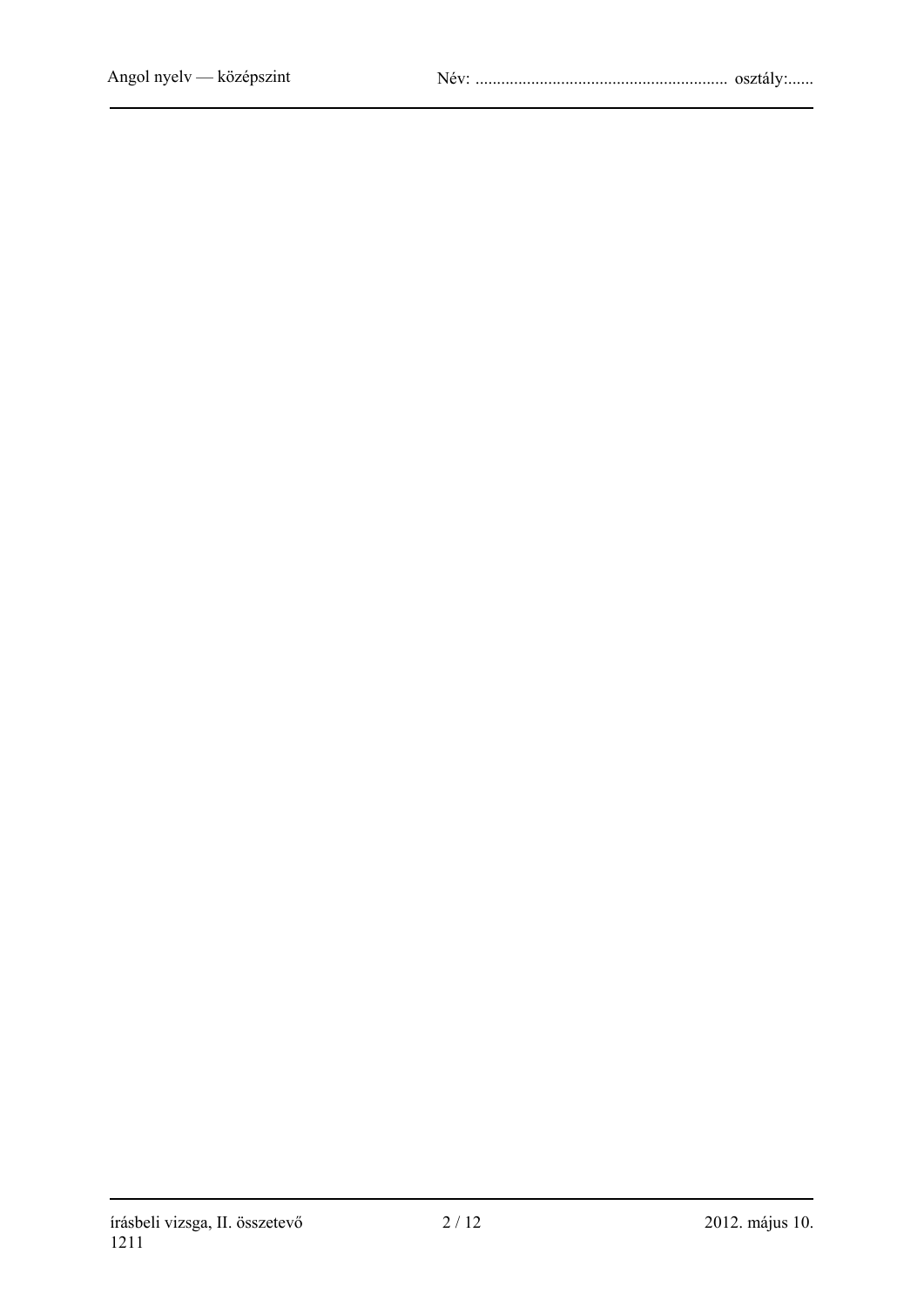## **Fontos tudnivalók**

- Minden kérdéshez csak egy megoldás írható. **Több beírt megoldás esetén a válasz nem fogadható el, akkor sem, ha köztük van a jó megoldás is.**
- Csak az utasításban megadott helyre írt megoldás értékelhető.
- Javítani lehet, de az legyen egyértelmű.
- Amikor a feladat megoldásaként önálló betűt kell beírni, az legyen egyértelműen azonosítható.
- **A nyelvhelyességi vagy helyesírási szempontból hibás megoldás nem fogadható el!**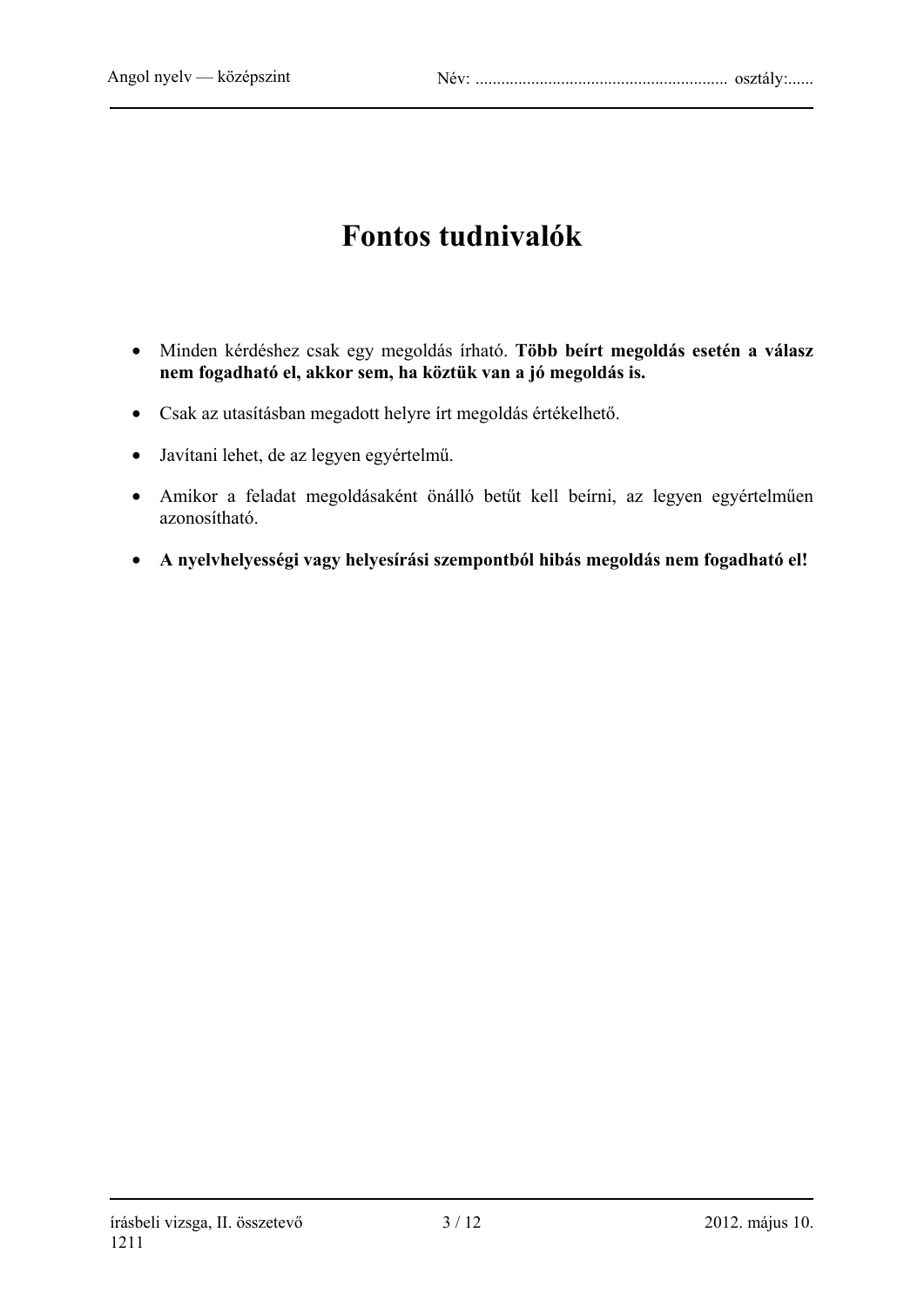- **You are going to read a joke. Some words are missing from the text.**
- **Choose the most appropriate answer from the options (A-D) for each gap (1-8) in the text.**
- **Write the letter of the appropriate answer in the white box.**
- **There is one example** *(0)* **at the beginning.**



### **NEW SON-IN-LAW**

A very successful businessman had a meeting with **(0)** new son-in-law.

"I **(1) \_\_\_\_\_\_** you into the family," said the man. "To show you **(2) \_\_\_\_\_\_** we care for you, I am making you a 50-50 partner in my business. All you (3) do is go to the factory every day and learn how it all works."

The son-in-law interrupted. "I hate factories. I (4) stand the noise."

"I see," replied the father-in-law, "Well, then **(5)** in the office and take charge of some of the business."

"I hate office work," said the son-in-law. "I can't tolerate sitting **(6) \_\_\_\_\_\_** a desk."

"Wait a minute," said the father-in-law. "I **(7) \_\_\_\_\_\_** just made you half owner of a moneymaking industry, but you don't like factories, and won't work in an office. What **(8)** to do with you?"

"Easy," said the son-in-law. "Buy me out."

 *(http://www.gigglepedia.com)*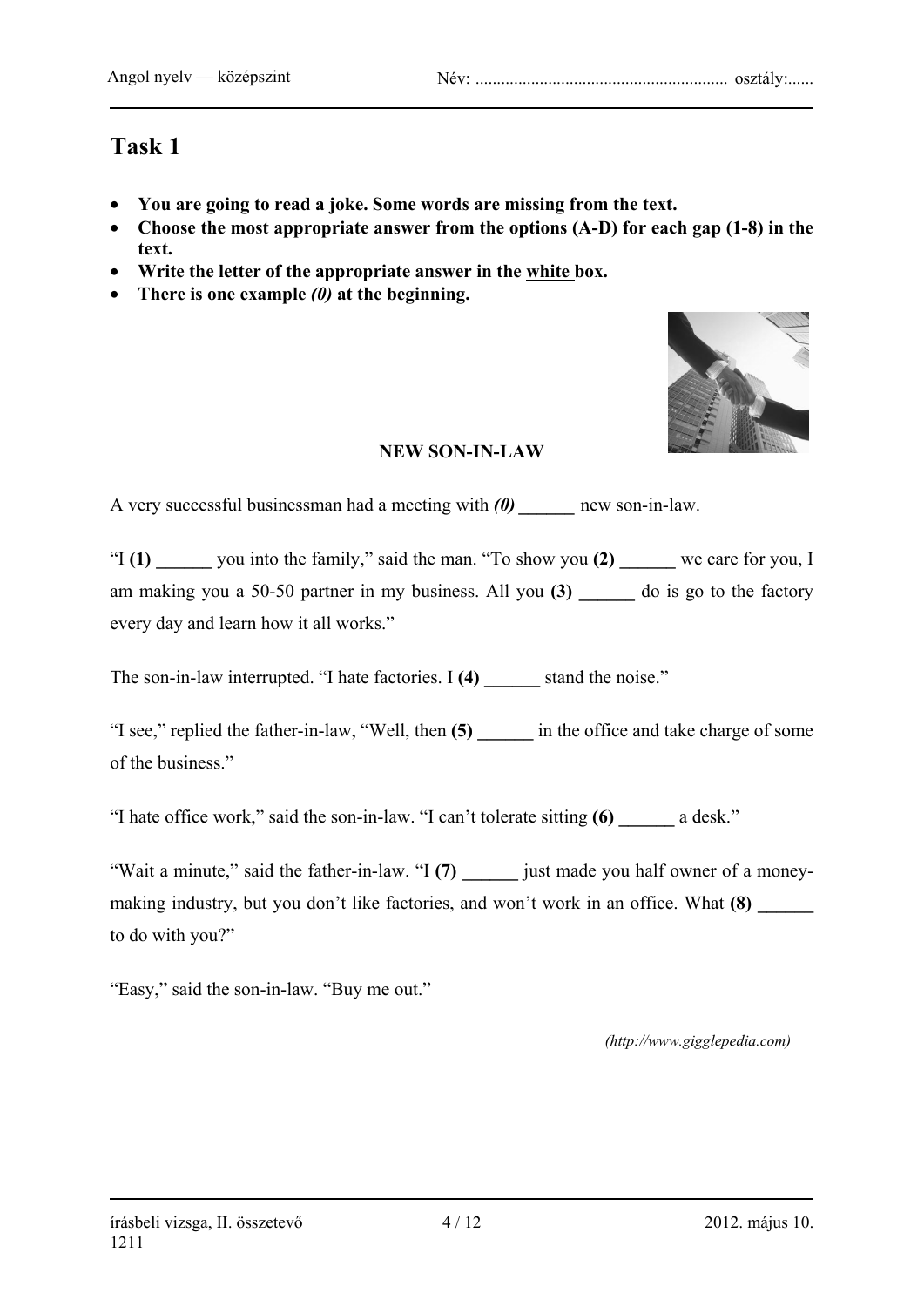|    | $\boldsymbol{\theta}$ $A \boldsymbol{a}$ | <b>B</b> some                            | $C$ his                       | D other                       | $\boldsymbol{\theta}$ | $\boldsymbol{C}$ |
|----|------------------------------------------|------------------------------------------|-------------------------------|-------------------------------|-----------------------|------------------|
| 1) | A greet                                  | <b>B</b> congratulate <b>C</b> welcome   |                               | <b>D</b> meet                 | 1)                    |                  |
| 2) | <b>A</b> that much <b>B</b> so much      |                                          | $C$ as much                   | <b>D</b> how much             | 2)                    |                  |
| 3) |                                          | <b>A</b> have to <b>B</b> needn't        | C were to                     | $\mathbf{D}$ can't            | 3)                    |                  |
| 4) | A couldn't                               | <b>B</b> shouldn't                       | $C$ can't                     | $\bf{D}$ mustn't              | 4)                    |                  |
| 5) | A you're<br>working                      | <b>B</b> you'll work <b>C</b> you worked |                               | $\mathbf{D}$ you've<br>worked | 5)                    |                  |
| 6) | A below                                  | <b>B</b> along                           | C over                        | <b>D</b> behind               | 6)                    |                  |
| 7) | A have                                   | <b>B</b> already                         | C had                         | <b>D</b> not                  | 7)                    |                  |
| 8) |                                          | <b>A</b> am I trying <b>B</b> should I   | $C$ am I going $D$ I am going |                               | 8)                    |                  |

| $\boldsymbol{\theta}$        | $\boldsymbol{C}$ |  |
|------------------------------|------------------|--|
| 1)                           |                  |  |
| 2)                           |                  |  |
| 3)                           |                  |  |
| $\left( \frac{4}{2} \right)$ |                  |  |
| 5)                           |                  |  |
| 6)                           |                  |  |
| 7)                           |                  |  |
| 8)                           |                  |  |

8 pont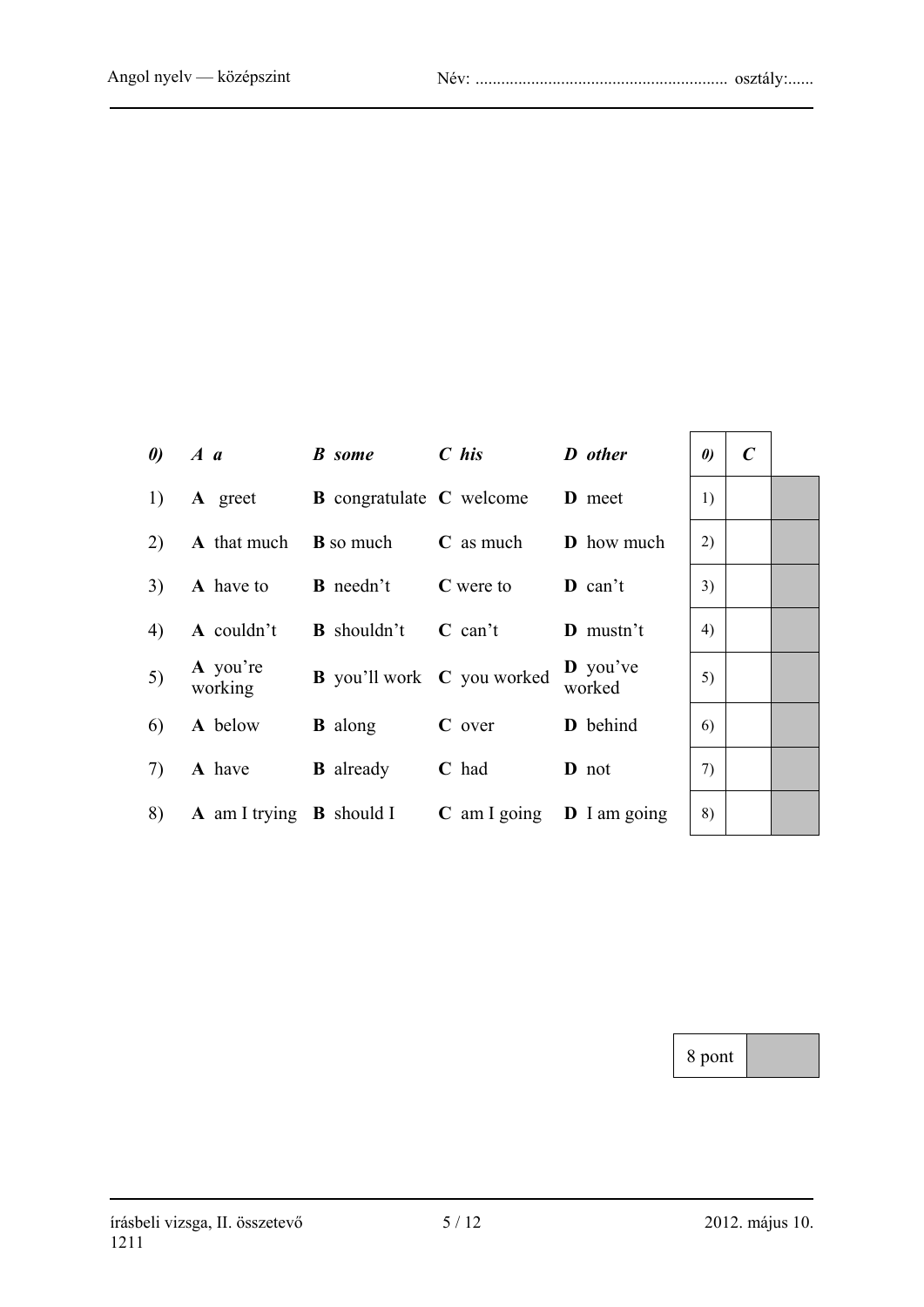- **You are going to read an article about an adventurous cow. Some words are missing from the text.**
- **Use the words in brackets to form the words that fit in the gaps (9-17).**
- **Then write the appropriate form of these words on the lines after the text.**
- **There might be cases when you do not have to change the word in brackets.**
- **Use only one word for each gap.**
- **There is an example** *(0)* **at the beginning.**



### **OH DEER!**

A cow called Yvonne, who has been on the run in Germany for nearly 10 months, has now found a home with a herd of deer.

Dozens of (0) *(witness)* have reported sightings and say the cow now

**(9) \_\_\_\_\_\_\_\_ (clear)** thinks she's a deer. Yvonne's fight for **(10) \_\_\_\_\_\_\_\_ (independent)**  began when she escaped from a Bavarian sausage maker almost 10 months ago. Soon afterwards, the **(11) \_\_\_\_\_\_\_\_ (local)** press picked up the story and reported that **(12) \_\_\_\_\_\_\_\_ (hunt)** had been given permission to shoot the cow. Animal rights campaigners in Germany are protesting against the (13) **(decide)** and have since organised a widespread search, which started at the weekend. **(14) \_\_\_\_\_\_\_\_ (hundred)** of people travelled to Bavaria to help with the search and even brought **(15) \_\_\_\_\_\_\_\_ (other)** cow and its calf with them to help trick Yvonne into leaving the woods. **(16) (fortunately)**, they had no luck and the cow still remains on the run. Michael Aufhauser, an Austrian multimillionaire and animal (17) (love), has agreed to buy the smart animal from the sausage maker as soon as the cow is captured, but it seems Yvonne really enjoys life with the deer.

 *(http://www.metro.co.uk)*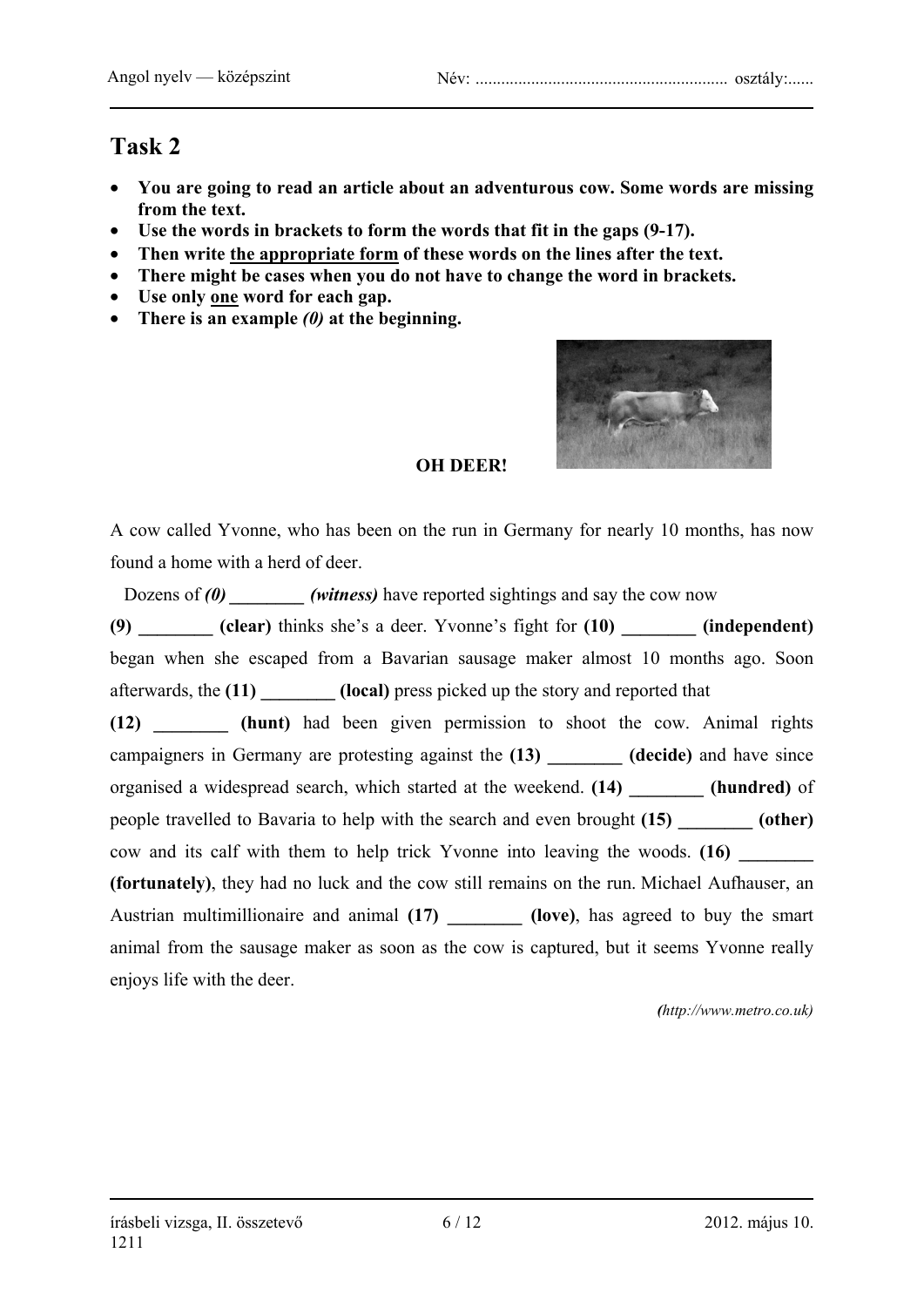| 9)  |  |
|-----|--|
| 10) |  |
| 11) |  |
| 12) |  |
| 13) |  |
| 14) |  |
| 15) |  |
| 16) |  |
| 17) |  |

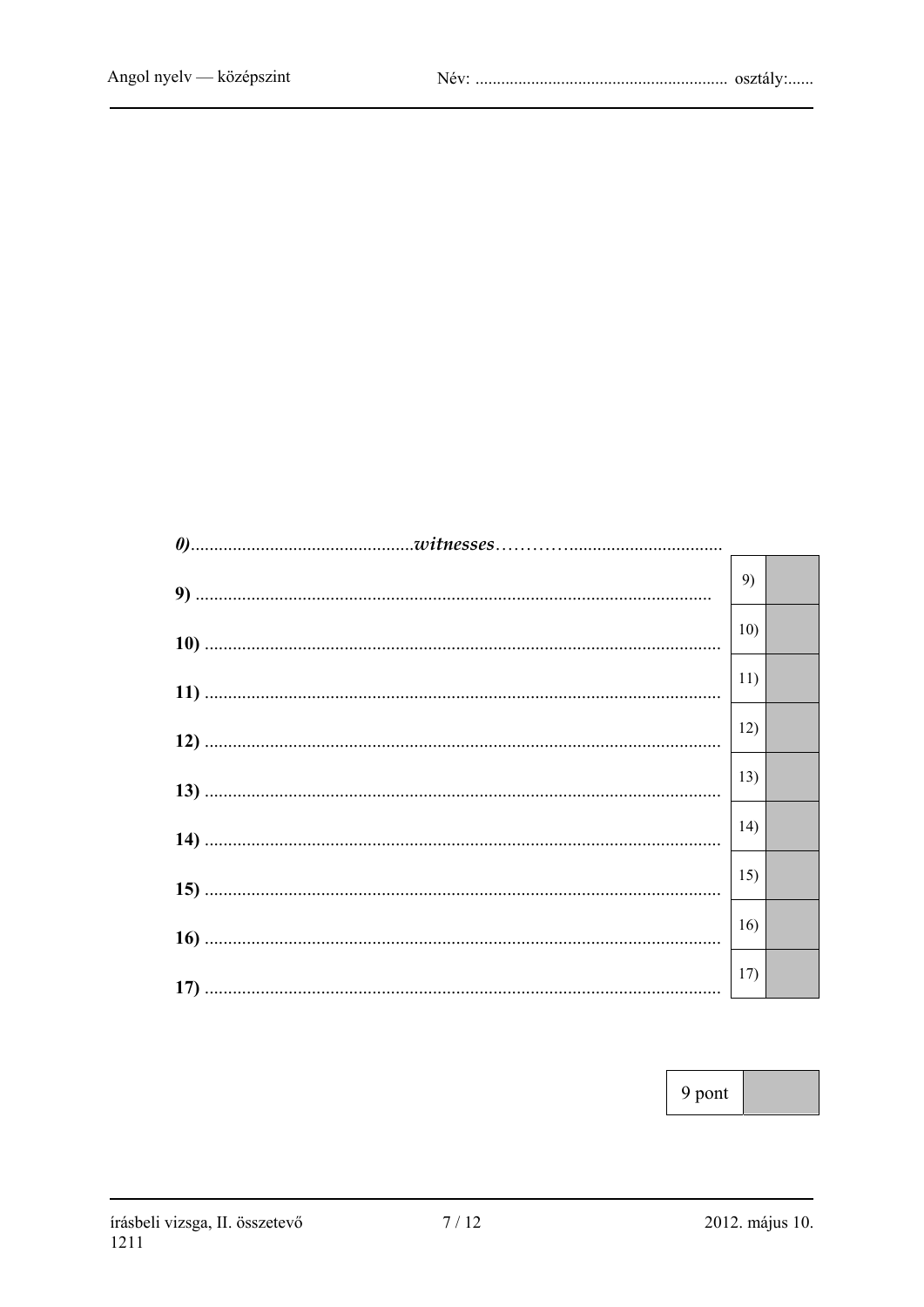- **You are going to read an article about a famous dog trainer. Some words are missing from the text.**
- **Your task is to write the missing words on the dotted lines (18-26) after the text.**
- **Use only one word in each gap.**
- **There is an example** *(0)* **at the beginning.**



### **THE DOG WHISPERER**

"There is nothing better than taking a pack of 40 dogs to the beach *(0)* **\_\_\_\_\_\_\_\_** a walk," says Cesar Millan. On a typical day at work he **(18) \_\_\_\_\_\_\_\_** on his running shoes and takes a four-hour jog through the mountains with 40 dogs - dogs large and small, young and old, and none (19) them on leashes. Amazingly, most of the dogs belong **(20) \_\_\_\_\_\_\_\_** him. The rest are troubled dogs sent to Millan to learn good behavior.

Millan, star of the National Geographic Channel's show *Dog Whisperer*, has a special gift for working with these animals. "My grandfather taught me at an early age (21) to work against nature," he explains. In nature, dogs are pack animals. They form a group and follow one leader. Millan's specialty is teaching people **(22) \_\_\_\_\_\_\_\_** be pack leaders for their dogs. Studying dogs on the farm (23) he spent his childhood, Millan realized they need a (24) of exercise to be calm. He explains his approach: "Exercise and discipline first, and then friendship and love!"

At his Dog Psychology Center in Los Angeles, Millan also works with "dangerous" dogs **(25) \_\_\_\_\_\_\_\_** behavior, often a result of ill-treatment, makes **(26) \_\_\_\_\_\_\_\_** difficult to find homes for them. He teaches them to be loving, gentle pets.

*(http://kids.nationalgeographic.com)*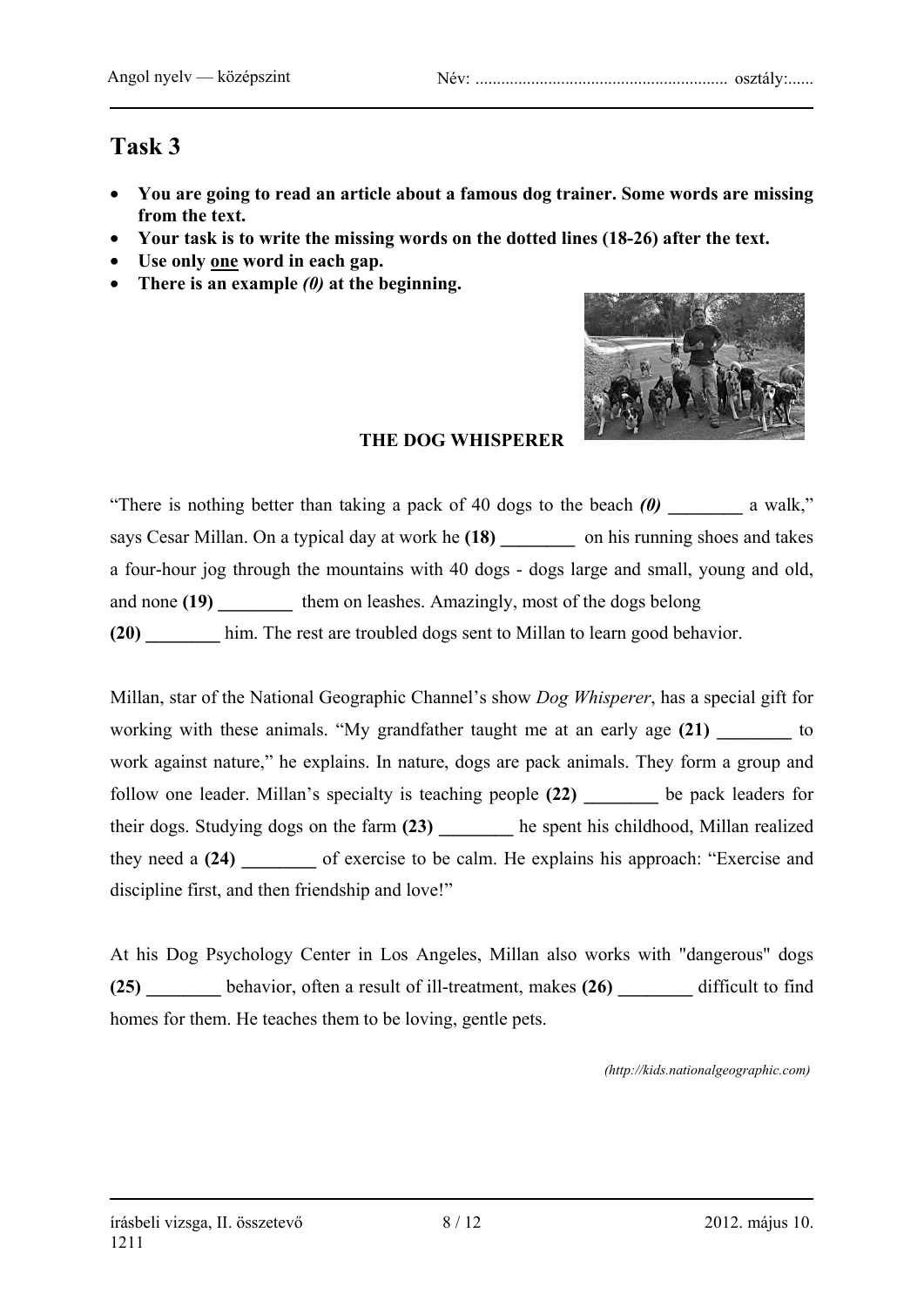|  | 18) |  |
|--|-----|--|
|  | 19) |  |
|  | 20) |  |
|  | 21) |  |
|  | 22) |  |
|  | 23) |  |
|  | 24) |  |
|  | 25) |  |
|  | 26) |  |

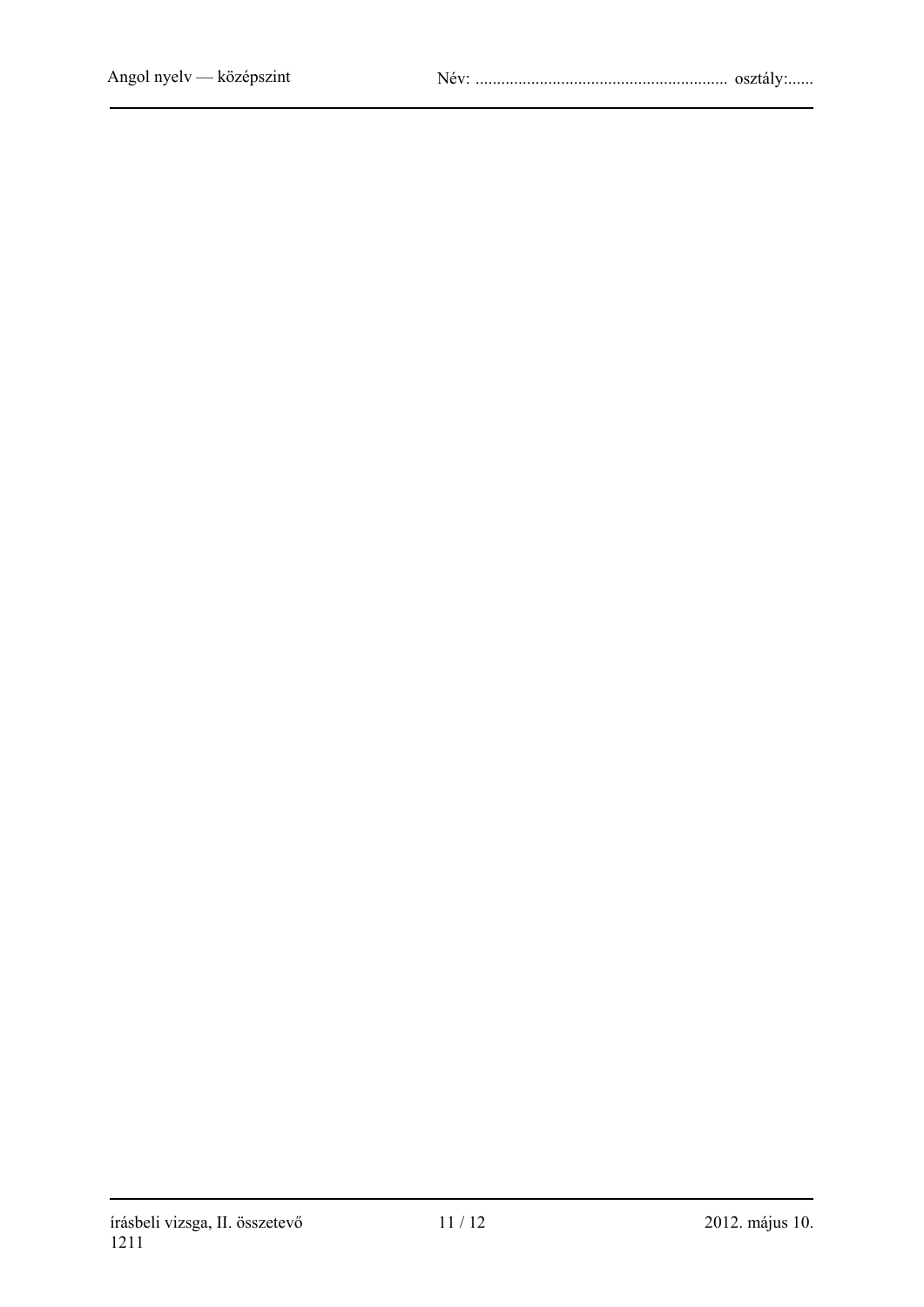|                      |        | maximális | elért    |
|----------------------|--------|-----------|----------|
|                      |        | pontszám  | pontszám |
|                      | Task 1 |           |          |
| II. Nyelvhelyesség   | Task 2 |           |          |
|                      | Task 3 |           |          |
| FELADATPONT ÖSSZESEN |        | 26        |          |
| VIZSGAPONT ÖSSZESEN  |        | 18        |          |

javító tanár

Dátum: ………………….

 $\mathcal{L}_\text{max} = \frac{1}{2} \sum_{i=1}^n \mathcal{L}_\text{max}(\mathbf{z}_i - \mathbf{z}_i)$ 

|                           | pontszáma<br>egész<br>számra<br>kerekítve | programba<br>beirt egész<br>pontszám |
|---------------------------|-------------------------------------------|--------------------------------------|
| I. Olvasott szöveg értése |                                           |                                      |
| II. Nyelvhelyesség        |                                           |                                      |

javító tanár jegyző

Dátum: …………………. Dátum: ………………….

Megjegyzések:

1. Ha a vizsgázó a III. írásbeli összetevő megoldását elkezdte, akkor ez a táblázat és az aláírási rész üresen marad!

2. Ha a vizsga a II. összetevő teljesítése közben megszakad, illetve nem folytatódik a III. összetevővel, akkor ez a táblázat és az aláírási rész kitöltendő!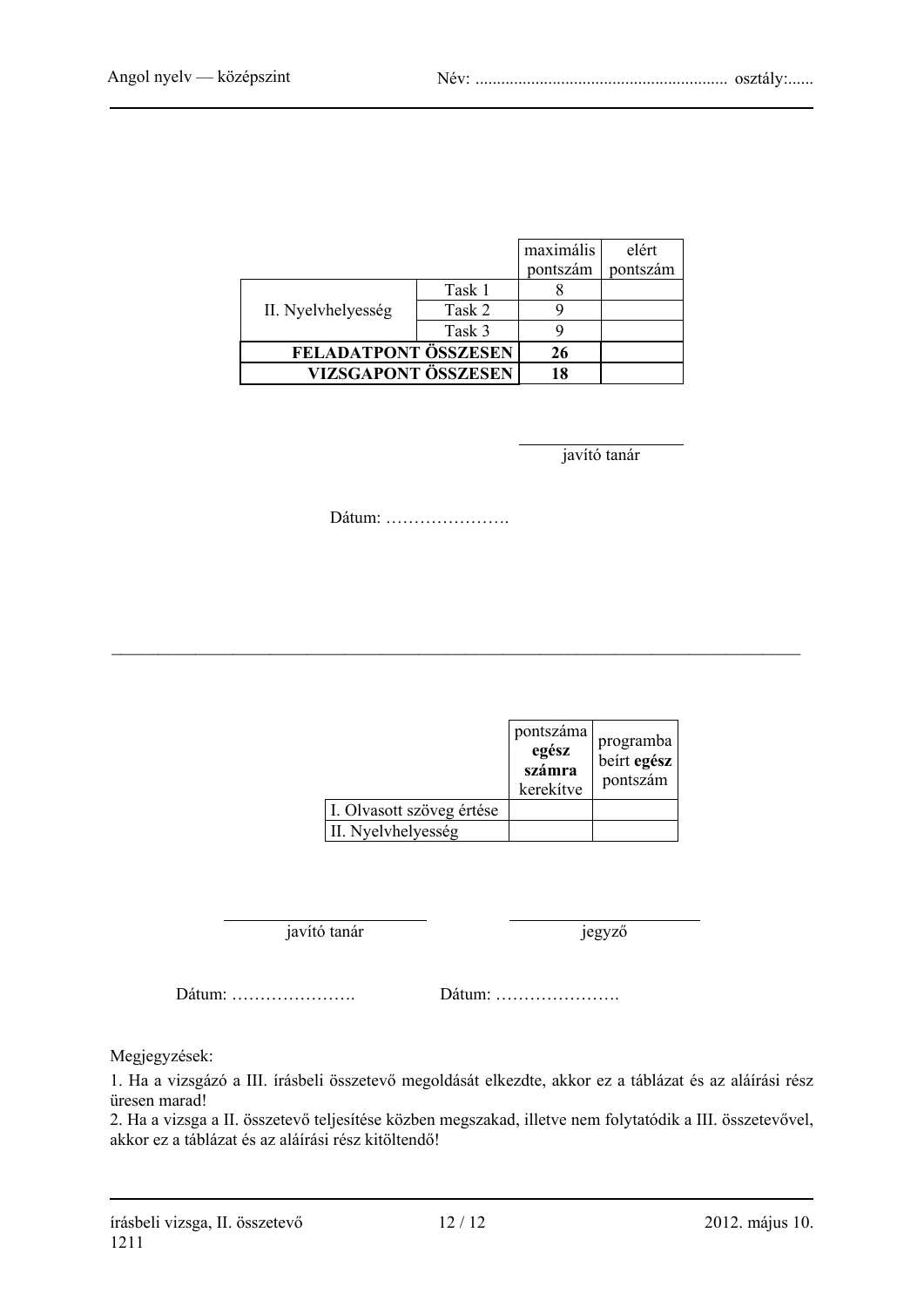# **ANGOL NYELV**

## **KÖZÉPSZINTŰ ÍRÁSBELI VIZSGA**

## **2012. május 10. 8:00**

## **III. Hallott szöveg értése**

Időtartam: 30 perc

| Pótlapok száma |  |
|----------------|--|
| Tisztázati     |  |
| Piszkozati     |  |

## **NEMZETI ERŐFORRÁS MINISZTÉRIUM**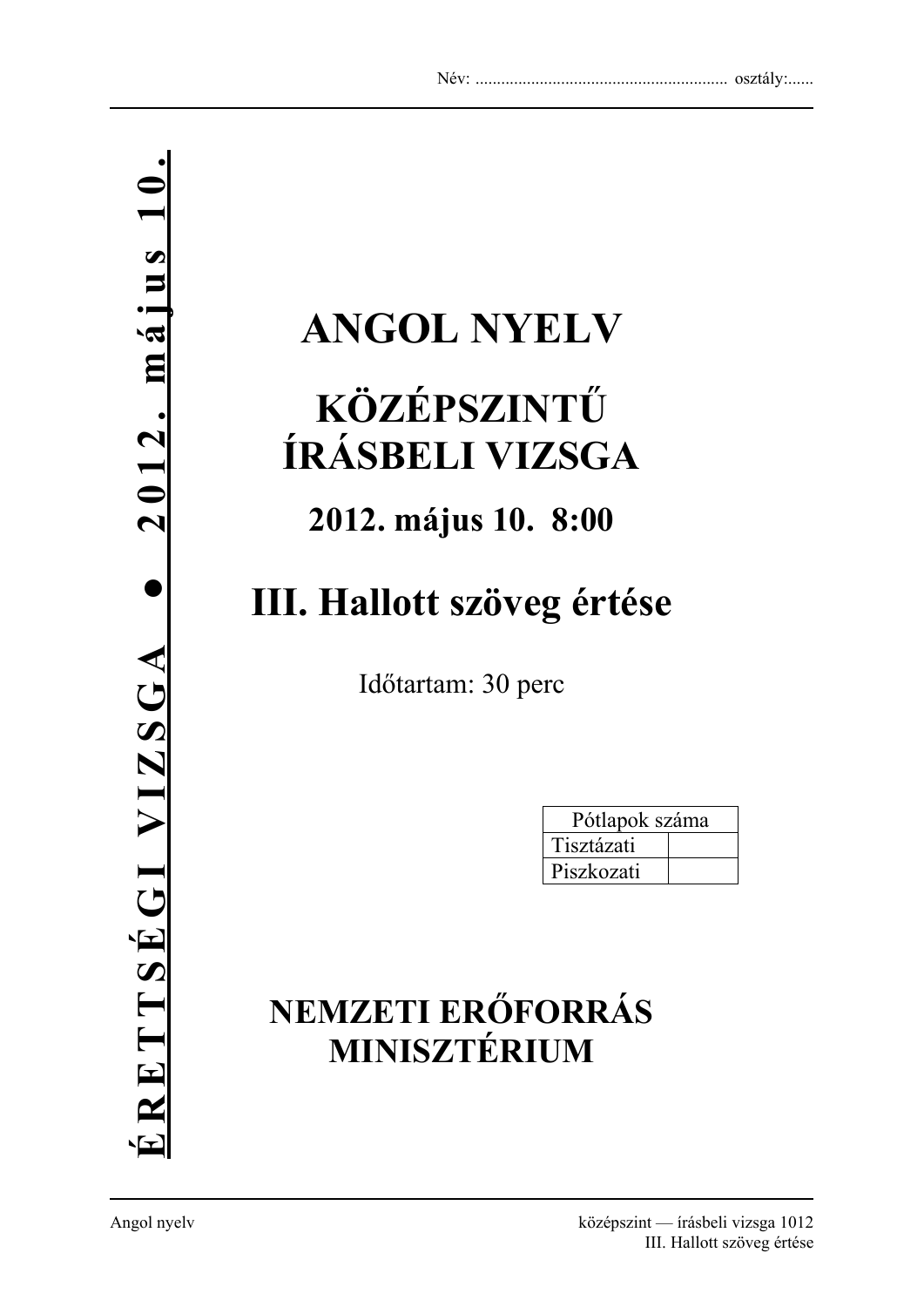## **Fontos tudnivalók**

- Csak az *olvasható* írás értékelhető.
- Ha csak betűt kell beírni, érdemes *nyomtatott nagybetűt* használni.
- Csak *egy megoldást* érdemes beírni, mert ha valamelyik nem helyes, a jó sem fogadható el.
- Javítani lehet, de csak *egyértelmű megoldások* fogadhatók el.
- A beírást igénylő megoldásoknál lehetőség szerint a *szövegben elhangzott szavakat* használjuk.

Welcome to the Listening component of the Matura Examination.

The listening material and the instructions are recorded on this CD, and the tasks and instructions are printed in your test booklet.

- There will be three tasks, and every recording will be played twice.
- The tasks will begin with some music, and then you can hear (and you can also read) the instructions to the task.
- This will be followed by a silent period on the CD in order to give you some time to look at the task in your test booklet before hearing the text.
- Then we will play the recording in one piece.
- After another short silent period we will play the recording for the second time, but now in shorter sections and with breaks between the sections in order to give you enough time to write down your answers.
- You will also have some time to check your work at the end of each task.

Please note that the first item in each task (marked with a tick  $\lceil \checkmark \rceil$ ) is always an example. The whole test is about 30 minutes long.

Good luck!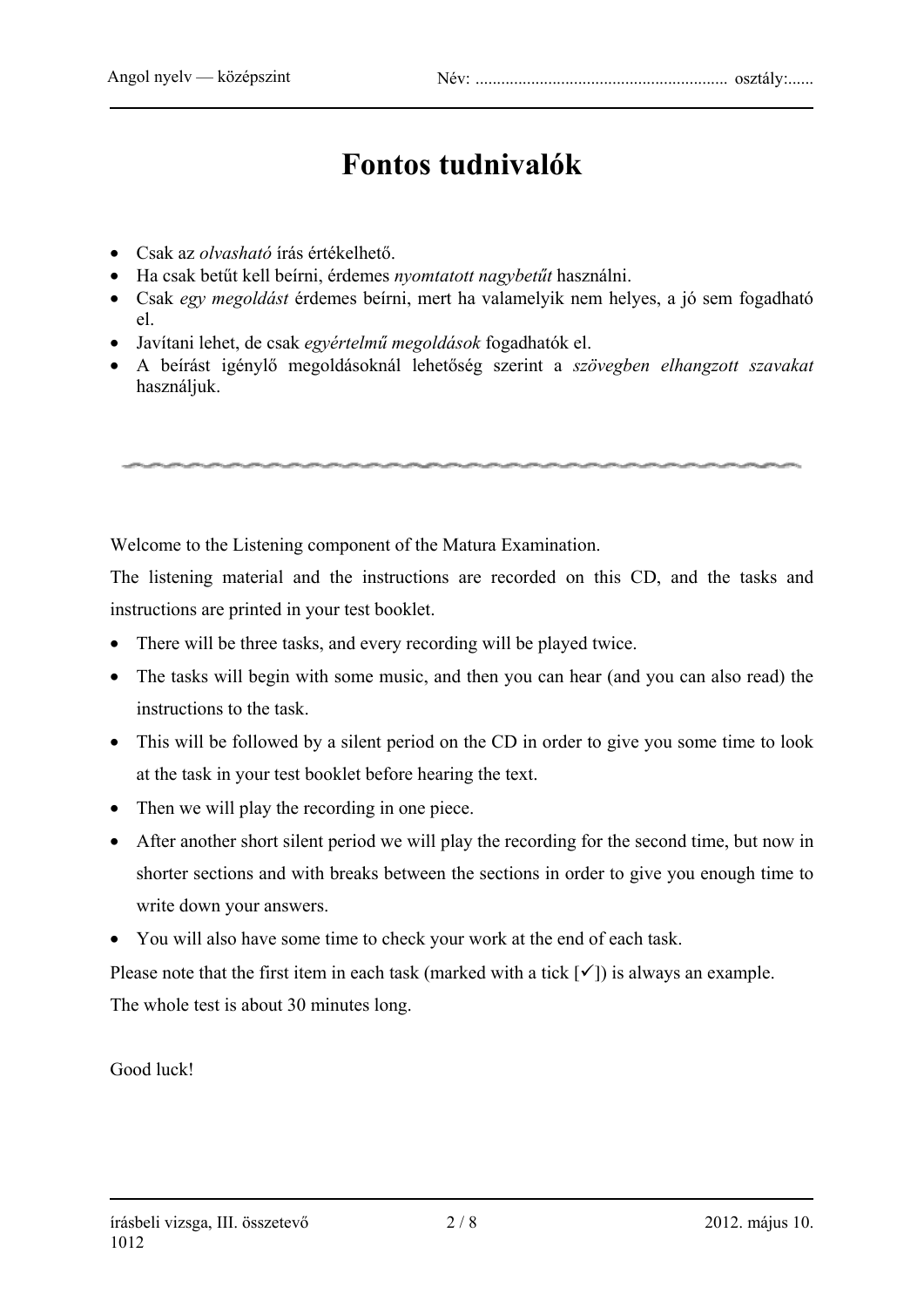#### **TASK 1**

- **In this section you will hear the story of the famous Siamese twins.**
- **Your task will be to decide whether the following statements are true, false or we do not know because the text does not say, and write the appropriate letter in the boxes on the right. Write A if the statement is true, write B if the statement is false, and write C if the text does not say.**
- **First, you will have some time to look at the task, and then we will play the whole recording in one piece.**
- **Then, after a short pause, you will hear the recording again, but this time we will play the text in shorter sections to give you enough time to write down your answers.**
- **A = TRUE B = FALSE C = THE TEXT DOES NOT SAY**
- 9 *The mother in the story gave birth to twin girls.*
- 1. The two babies were joined at their arms.
- 2. The young twins were famous in their home country before they went to the USA.
- 3. They were taken to the USA against their will.
- 4. They visited their family back in Siam when they had collected enough money.
- 5. They traveled across the USA for more than ten years before they settled down.
- 6. Adelaide was much older than Sarah.
- 7. The sisters took turns to stay in the brothers' house for four days at a time.
- 8. Both couples had a lot of children.
- 9. The brothers didn't always get on very well with each other.
- 10. The Siamese twins died of cancer.

#### **That is the end of TASK 1.**



*B* 









10 pont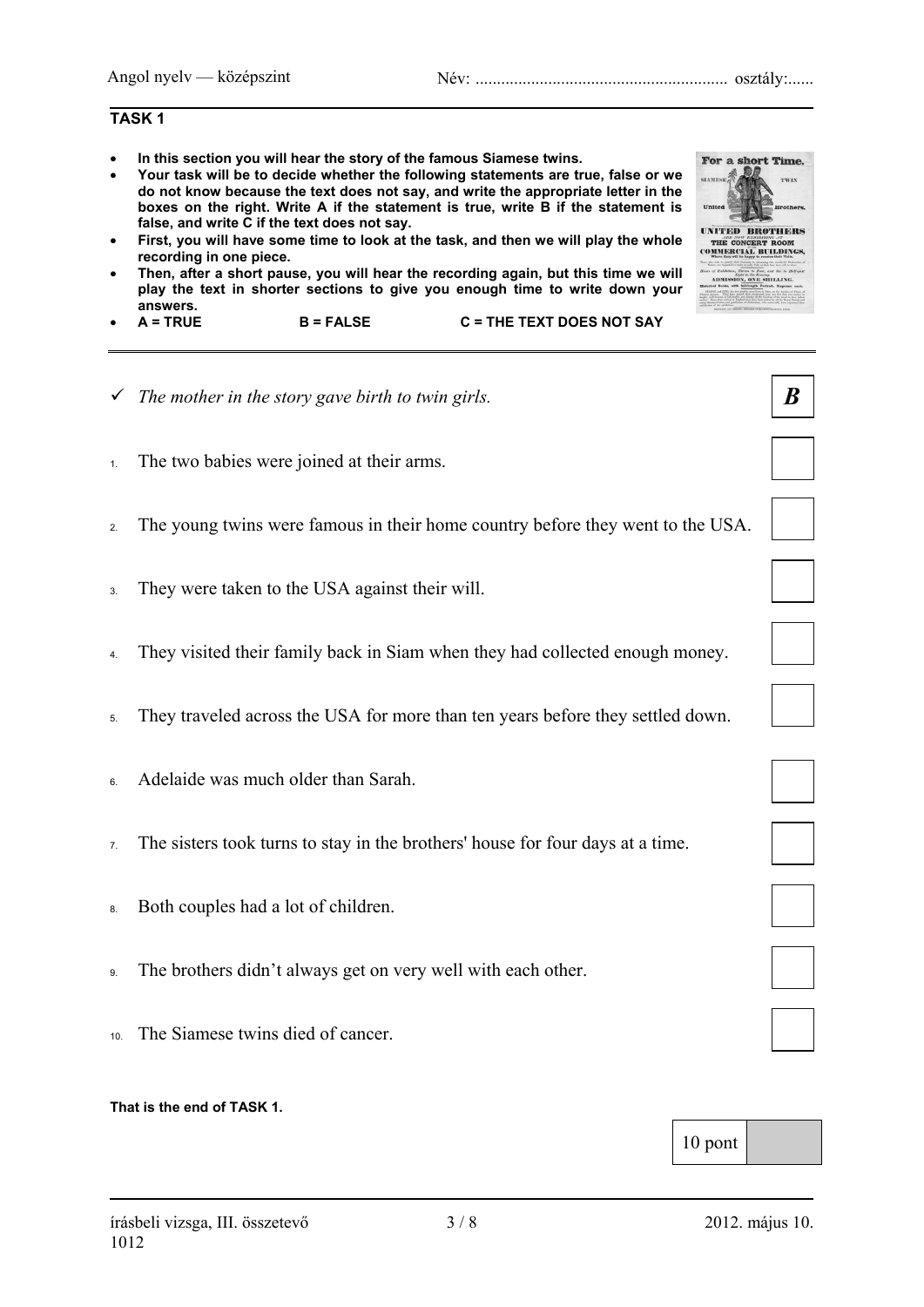|     | <b>TASK2</b>                                                                                                                                                                                                                                                                                                                                                                                                                                                       |
|-----|--------------------------------------------------------------------------------------------------------------------------------------------------------------------------------------------------------------------------------------------------------------------------------------------------------------------------------------------------------------------------------------------------------------------------------------------------------------------|
|     | In this section, you are going to hear an interview about an interesting new<br>invention.<br>Your task will be to give short answers to the questions below.<br>First, you will have some time to look at the task, and then we will play the<br>whole recording in one piece.<br>Then, after a short pause, you will hear the recording again, but this time we<br>will play the text in shorter sections to give you enough time to write down your<br>answers. |
|     | What's Peter O'Brian by profession?                                                                                                                                                                                                                                                                                                                                                                                                                                |
|     | a technician                                                                                                                                                                                                                                                                                                                                                                                                                                                       |
| 11. | What is the bed connected to?                                                                                                                                                                                                                                                                                                                                                                                                                                      |
|     |                                                                                                                                                                                                                                                                                                                                                                                                                                                                    |
| 12. | Whose voice does Hiroyuki hear if he is still in bed after the first warning?                                                                                                                                                                                                                                                                                                                                                                                      |
| 13. | Whose voice does Hiroyuki hear if the first recording didn't work?                                                                                                                                                                                                                                                                                                                                                                                                 |
| 14. | What does the mechanical device in the bed do to you if you are still not awake?                                                                                                                                                                                                                                                                                                                                                                                   |
|     | <sup>15</sup> . Where do the laziest people end up?                                                                                                                                                                                                                                                                                                                                                                                                                |
| 16. | How many beds has Hiroyuki made so far?                                                                                                                                                                                                                                                                                                                                                                                                                            |
| 17. | What does Hiroyuki believe he will become one day?                                                                                                                                                                                                                                                                                                                                                                                                                 |
|     |                                                                                                                                                                                                                                                                                                                                                                                                                                                                    |

#### **That is the end of TASK 2**.

7 pont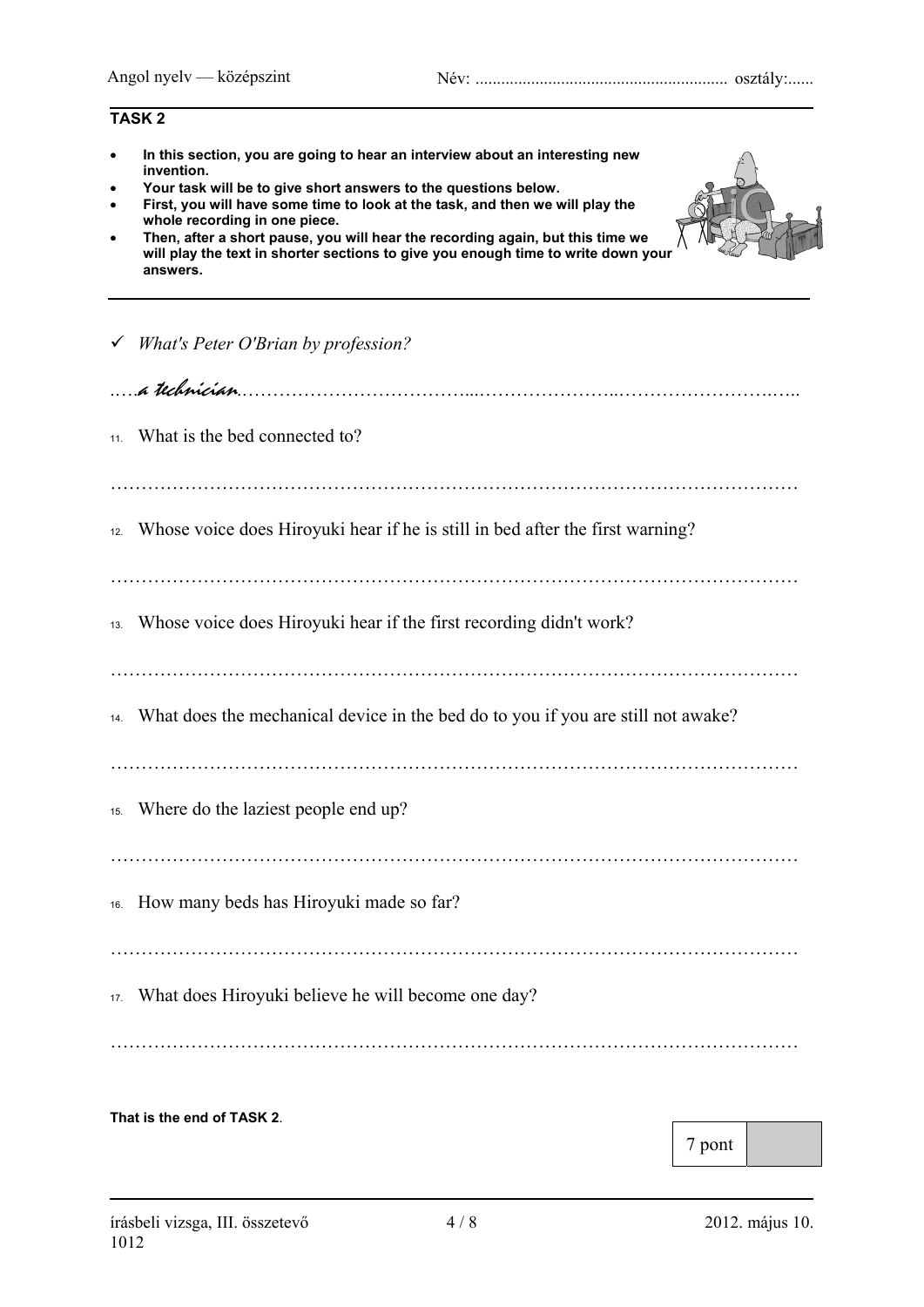#### **TASK 3**

- **In this section you are going to hear a news report about an interesting museum in London.**
- **Your task will be to circle the letter(s) of the correct answer(s) in the boxes on the right. Please note that in this task** *both answers may be correct***. However, there is always at least one correct answer. This means you might have to circle** *one* **or** *two* **letters.**
- **First, you will have some time to look at the task, and then we will play the whole recording in one piece.**
- **Then, after a short pause, you will hear the recording again, but this time we will play the text in shorter sections to give you enough time to write down your answers.**
- 9 *The museum is …* 
	- *A) in London.*
	- *B) at a hospital.*
- 18. The museum gives the impression that …
	- A) modern medicine has developed a lot since the old days.
	- B) operations were sometimes just as dangerous as the disease.
- 19. The operating table was …
	- A) made of wood.
	- B) covered with sawdust.
- 20. The importance of keeping operating theatres clean was discovered by ...
	- A) an Englishman.
	- B) a doctor.
- 21. Doctors ...
	- A) usually washed their hands before operations.
	- B) often worked in street clothes.
- 22. Operations were often attended by the ...
	- A) relatives of the patient.
	- B) doctor's students.
- 23. The visitors sometimes
	- A) made loud remarks during the operation.
	- B) had to pay an entrance fee.

#### **That is the end of TASK 3, and also the end of the Listening Exam.**



| ĸ |
|---|
|   |

 $A$  $(B)$ 

**A B**

- **A B**
- **A B**
- **A B**
- **A B**
- 6 pont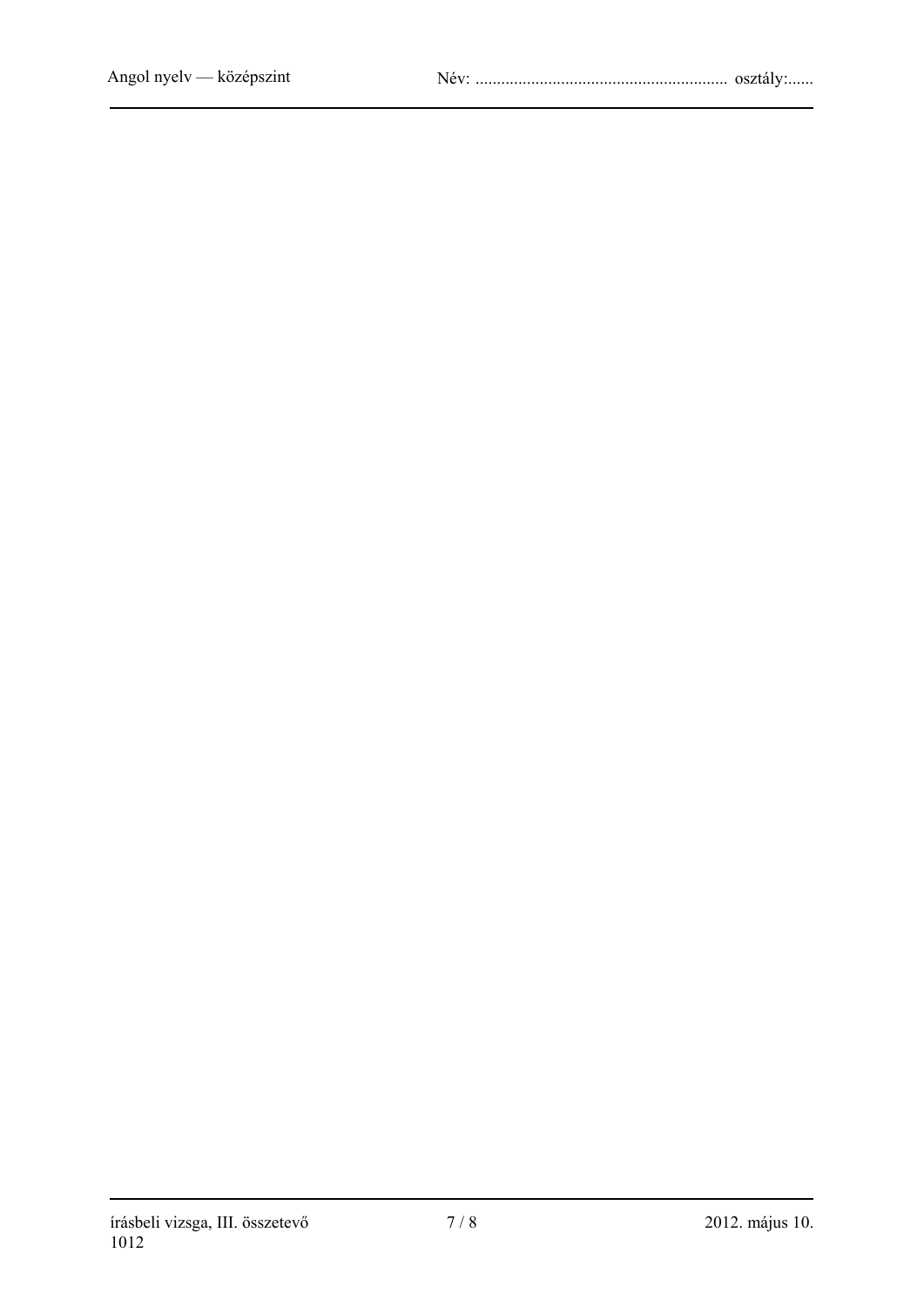|                            |        | maximális | elért    |
|----------------------------|--------|-----------|----------|
|                            |        | pontszám  | pontszám |
|                            | Task 1 |           |          |
| III. Hallott szöveg értése | Task 2 |           |          |
|                            | Task 3 |           |          |
| FELADATPONT ÖSSZESEN       |        | 23        |          |
| VIZSGAPONT ÖSSZESEN        |        | 33        |          |

javító tanár

Dátum: …………………………

|                            | pontszáma<br>egész<br>számra<br>kerekítve | programba<br>beirt egész<br>pontszám |
|----------------------------|-------------------------------------------|--------------------------------------|
| I. Olvasott szöveg értése  |                                           |                                      |
| II. Nyelvhelyesség         |                                           |                                      |
| III. Hallott szöveg értése |                                           |                                      |

 $\mathcal{L}_\text{max} = \frac{1}{2} \sum_{i=1}^n \mathcal{L}_\text{max}(\mathbf{z}_i - \mathbf{z}_i)$ 

javító tanár jegyző

Dátum: …………………. Dátum: ………………….

Megjegyzések:

1. Ha a vizsgázó a IV. írásbeli összetevő megoldását elkezdte, akkor ez a táblázat és az aláírási rész üresen marad!

2. Ha a vizsga a III. összetevő teljesítése közben megszakad, illetve nem folytatódik a IV. összetevővel, akkor ez a táblázat és az aláírási rész kitöltendő!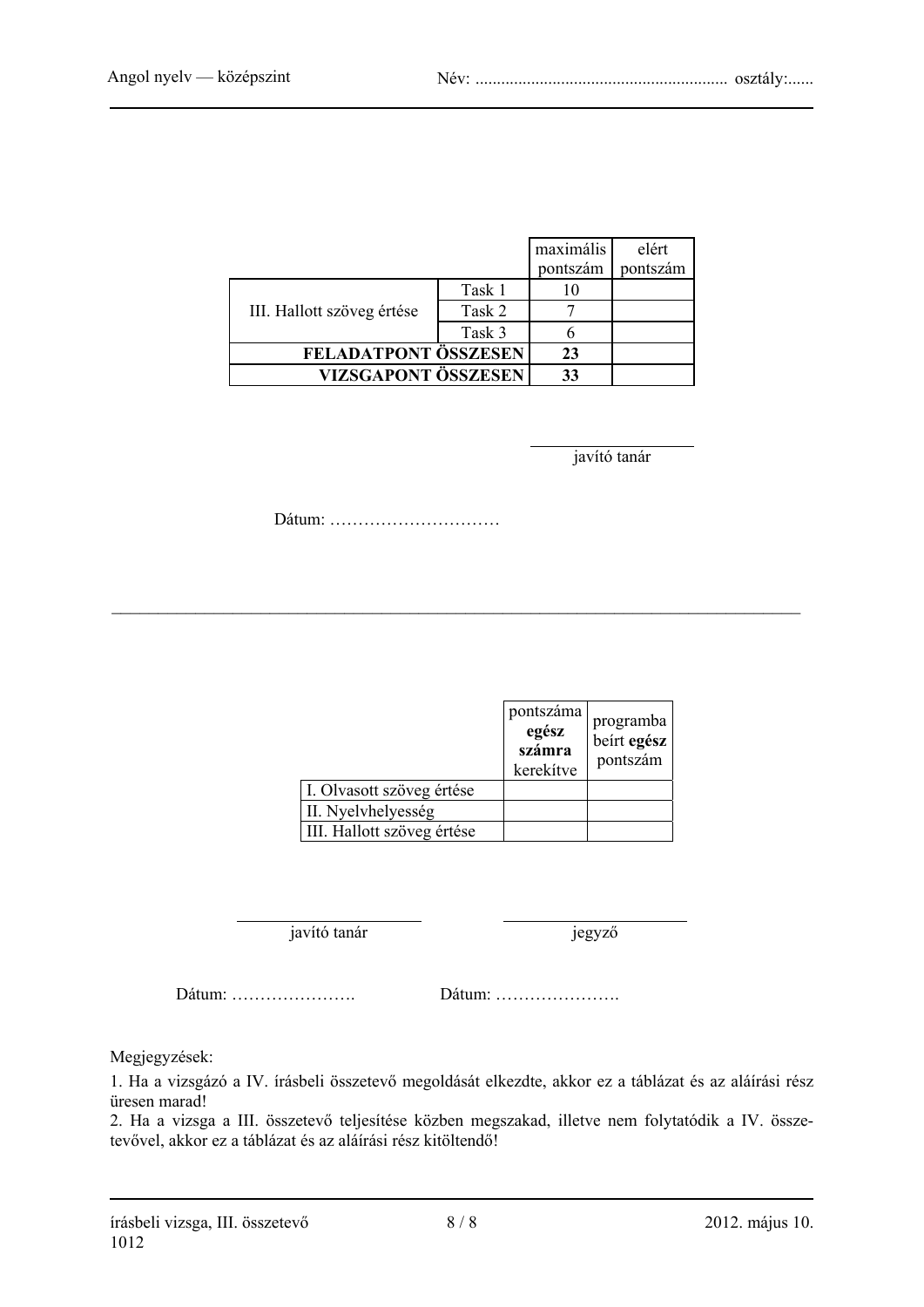## **ANGOL NYELV**

## **KÖZÉPSZINTŰ ÍRÁSBELI VIZSGA**

## **2012. május 10. 8:00**

## **IV. Íráskészség**

Időtartam: 60 perc

| Pótlapok száma |  |
|----------------|--|
| Tisztázati     |  |
| Piszkozati     |  |

## **NEMZETI ERŐFORRÁS MINISZTÉRIUM**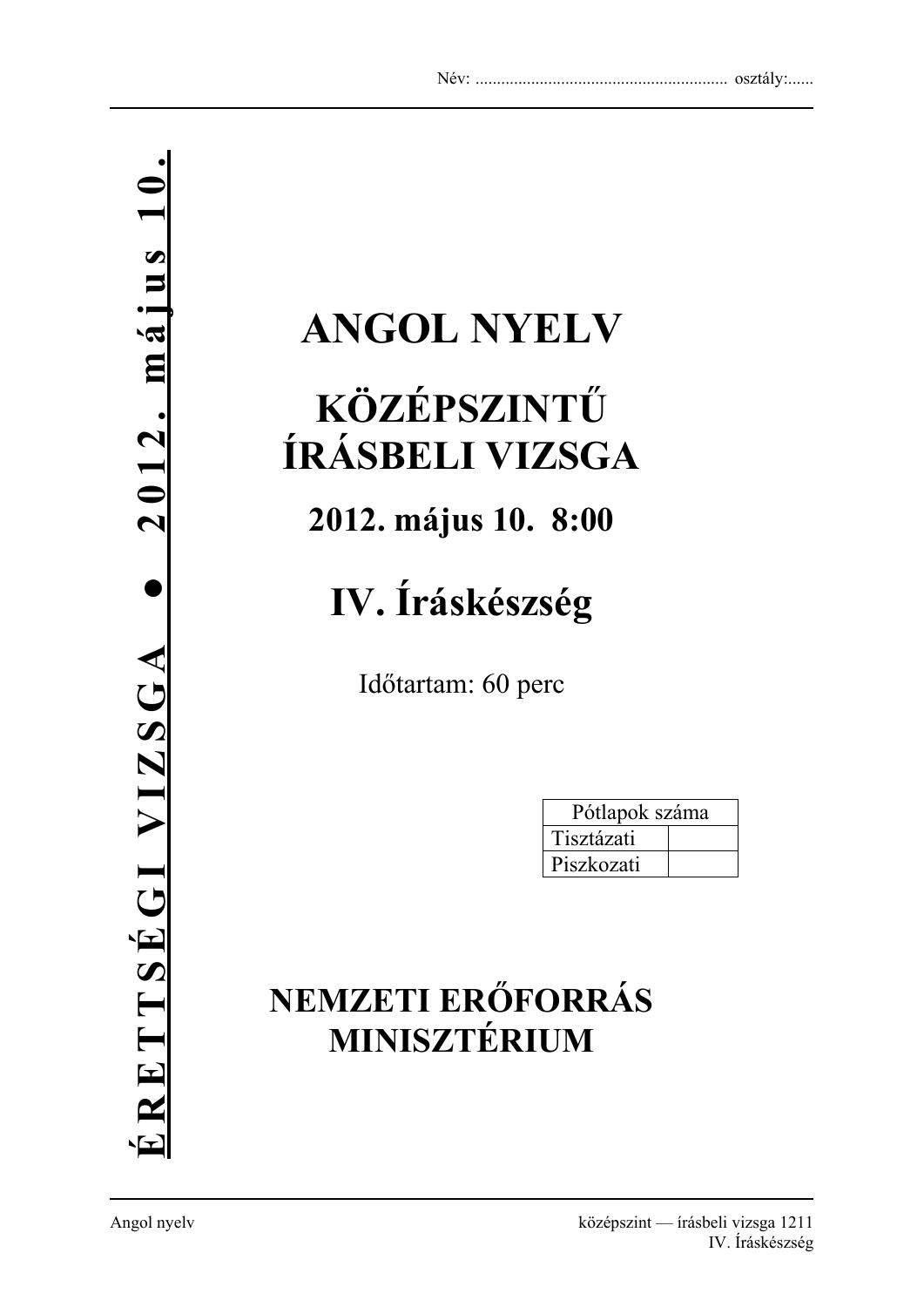#### **Figyelem! Mindkét feladatot meg kell írni! A pontozott sorokra kell írni!**

## **Task A**

You are on a two-week holiday in the UK. You have found a very good and cheap second-hand bookshop in Rochester, and you want your English teacher's advice about what books to get.



Write an email of 50-80 words to your English teacher, Mr Hughes, in which you

- explain why you are writing to him,
- tell him what kinds of books you are interested in,
- ask his advice about what to buy.

Begin your email like this:

*Dear Mr Hughes,*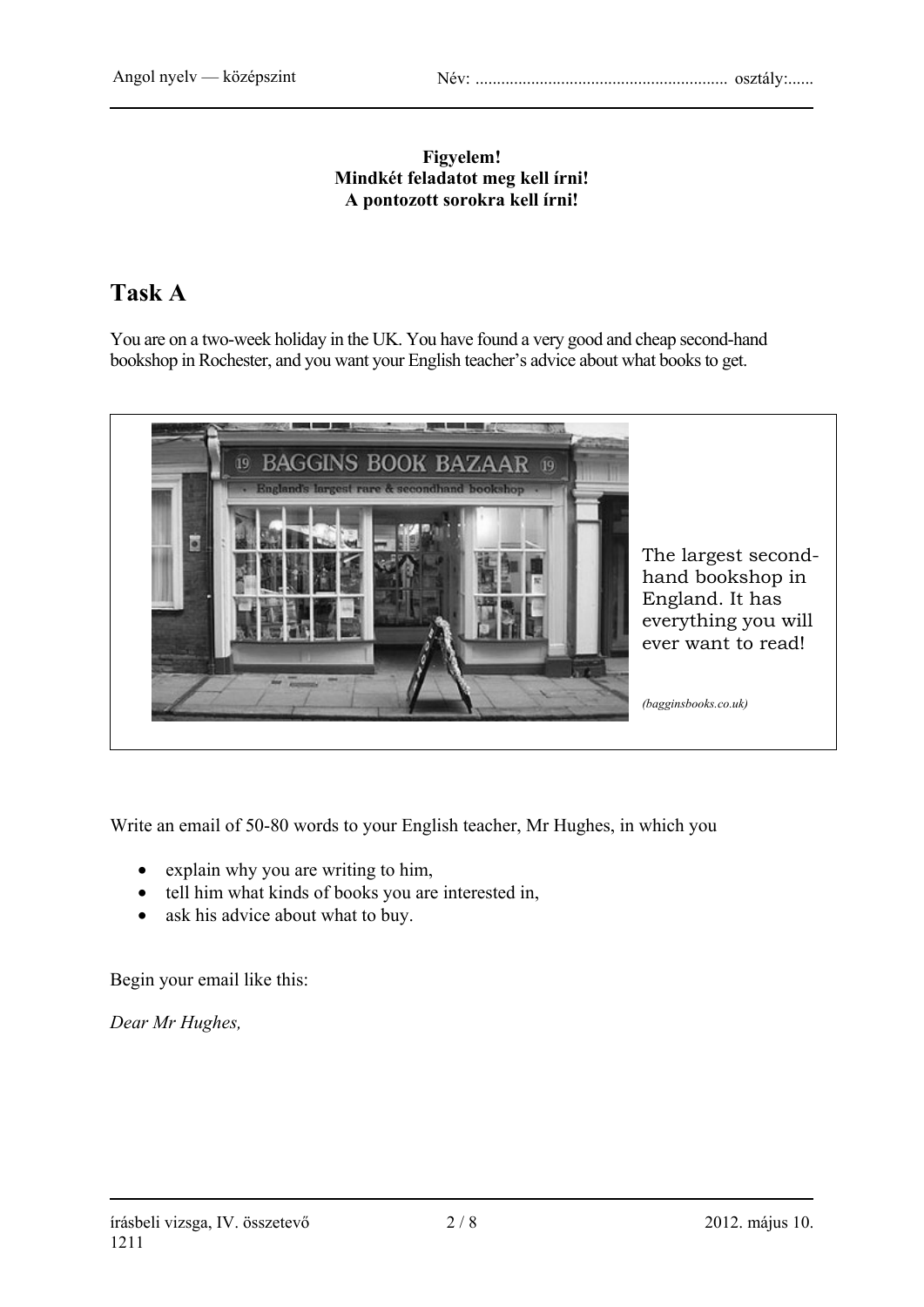## Task A

#### Az A feladat értékelése:

| A feladat teljesítése és a szöveg hosszúsága |  |
|----------------------------------------------|--|
| Érthetőség                                   |  |
| Íráskép                                      |  |
| Osszesen                                     |  |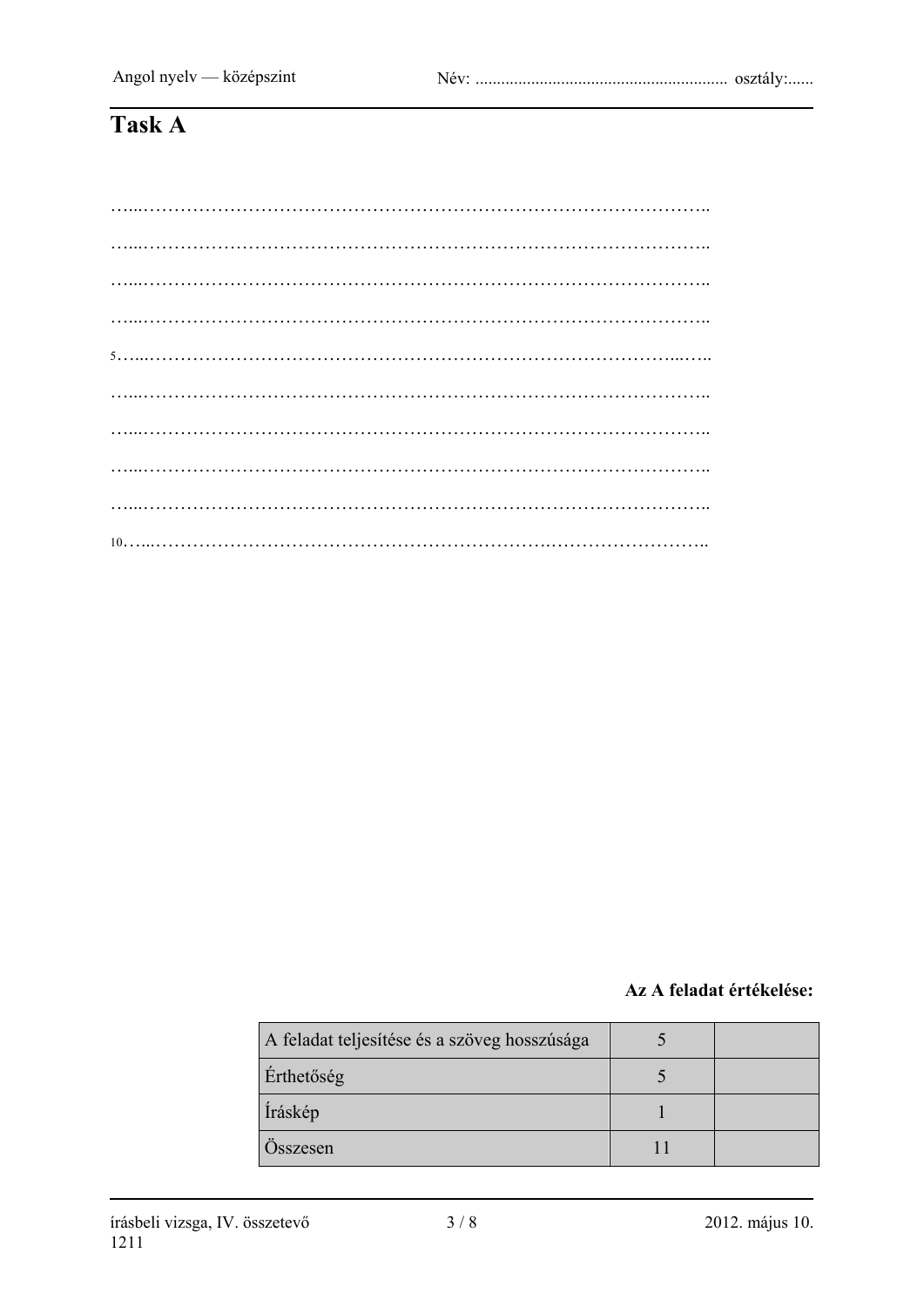### **Task B**

You are a member of an internet forum called Student Job Problems. Now you have found the following post:

### **JODY** Advanced Member \*\*\*\*\*

Posted: yesterday 20:21:09

I regularly babysit three kids aged 5-8 (a boy, a girl and their friend, another girl) while their parents go out on Friday night. There's always a fight over the TV: the boy wants to watch Cartoon Network, the girl wants CSI and their friend wants House MD (the last two are rated PG). They shout and fight and I'm sure it won't be long before one of them gets seriously hurt. I have no idea what to do – can you help me? I would appreciate your ideas.

*(http://www.quose.com/)* 

Write a comment of 100-120 words to Jody's post in which you

- say what you think of children watching TV all the time,
- give your opinion about what young children should not be allowed to watch,
- recommend two activities Jody could try with the children instead of watching TV.

Begin your comment like this:

*Jody,*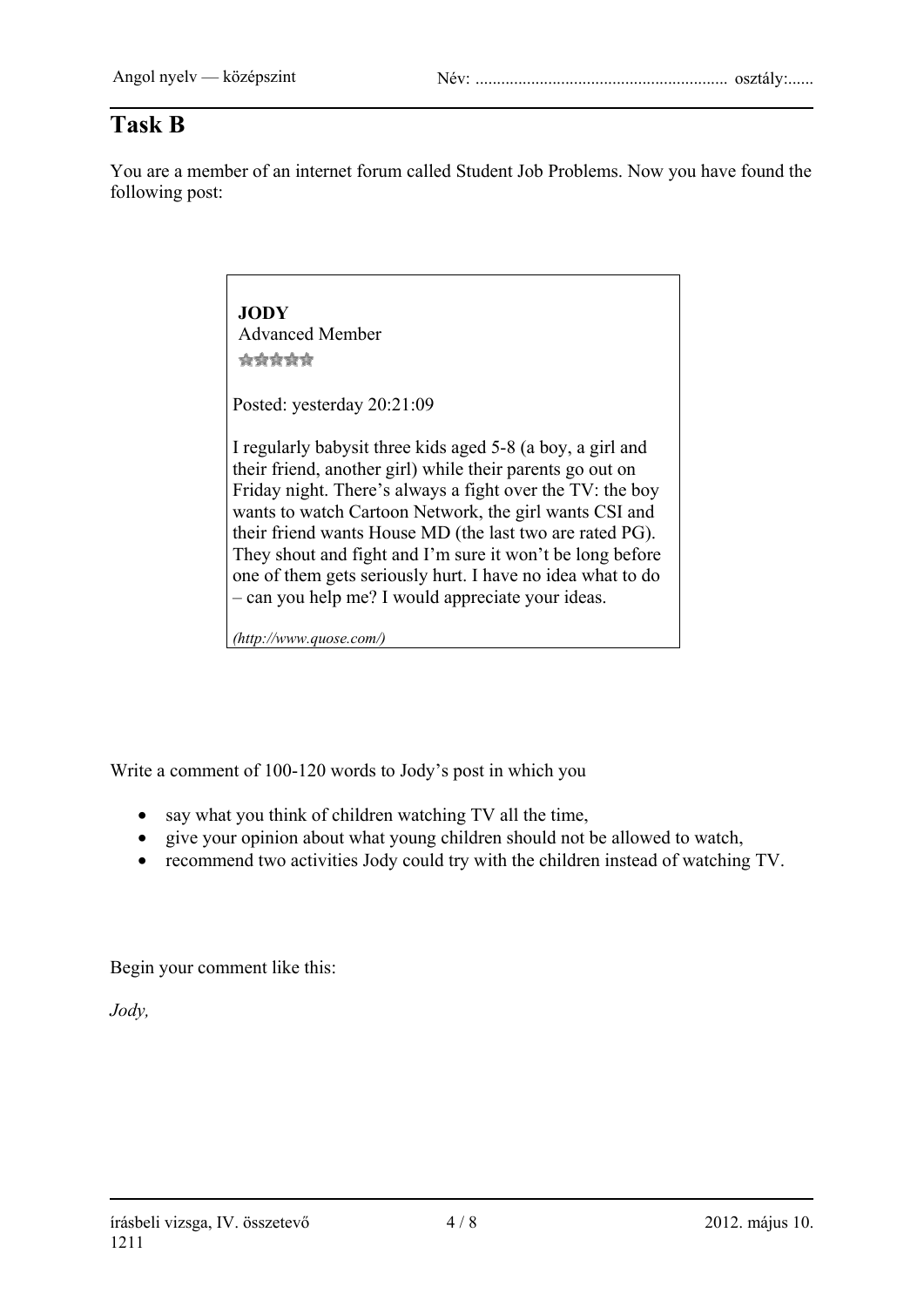## Task B

| . |
|---|
|   |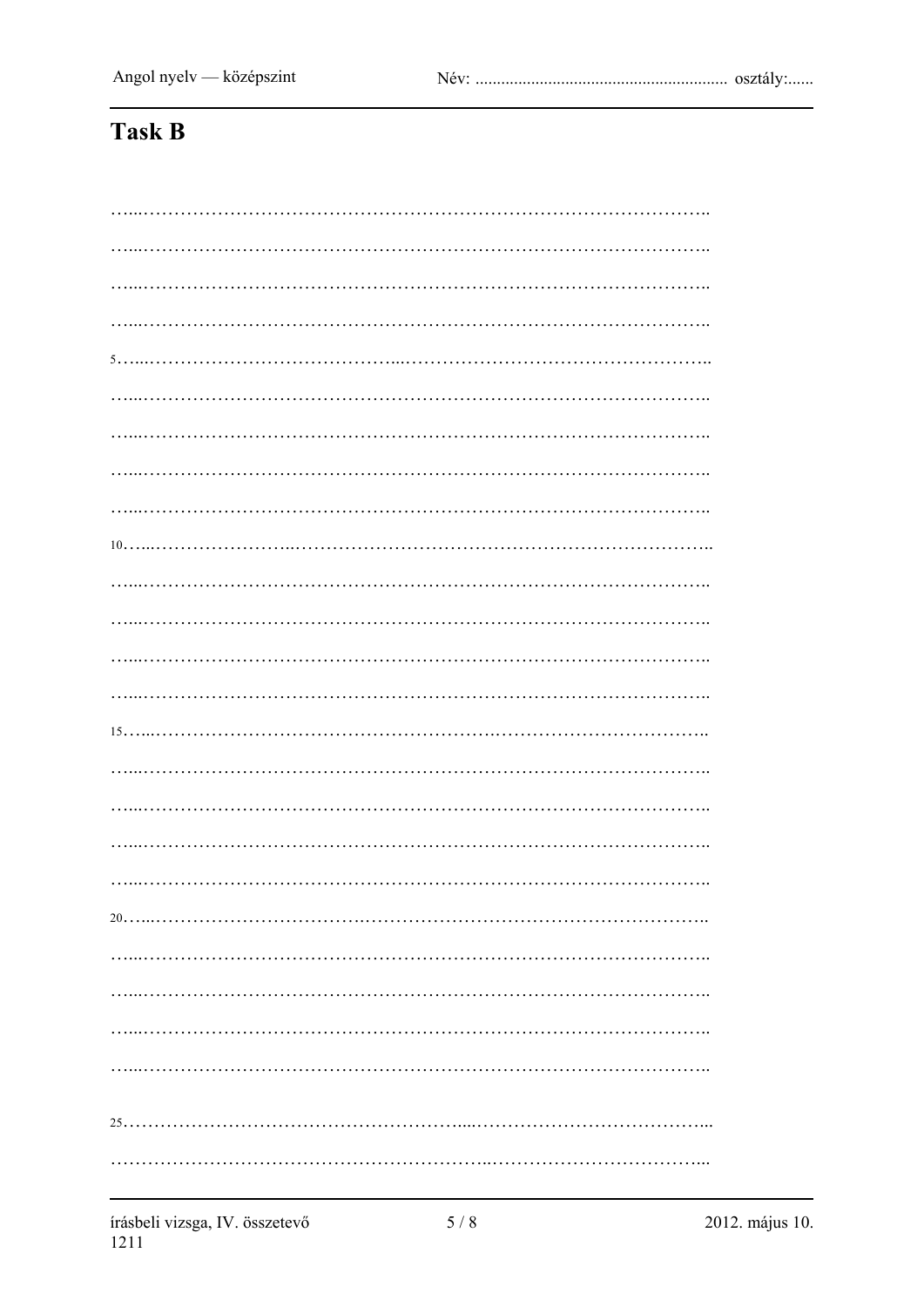### **A B feladat értékelése:**

| A feladat teljesítése, a megadott szempontok követése |    |  |
|-------------------------------------------------------|----|--|
| Hangnem, az olvasóban keltett benyomás                |    |  |
| Szövegalkotás                                         |    |  |
| Szókincs, kifejezésmód                                |    |  |
| Nyelvhelyesség, helyesírás                            |    |  |
| Íráskép                                               |    |  |
| Osszesen                                              | 22 |  |

**This is the end of this part of the exam.**